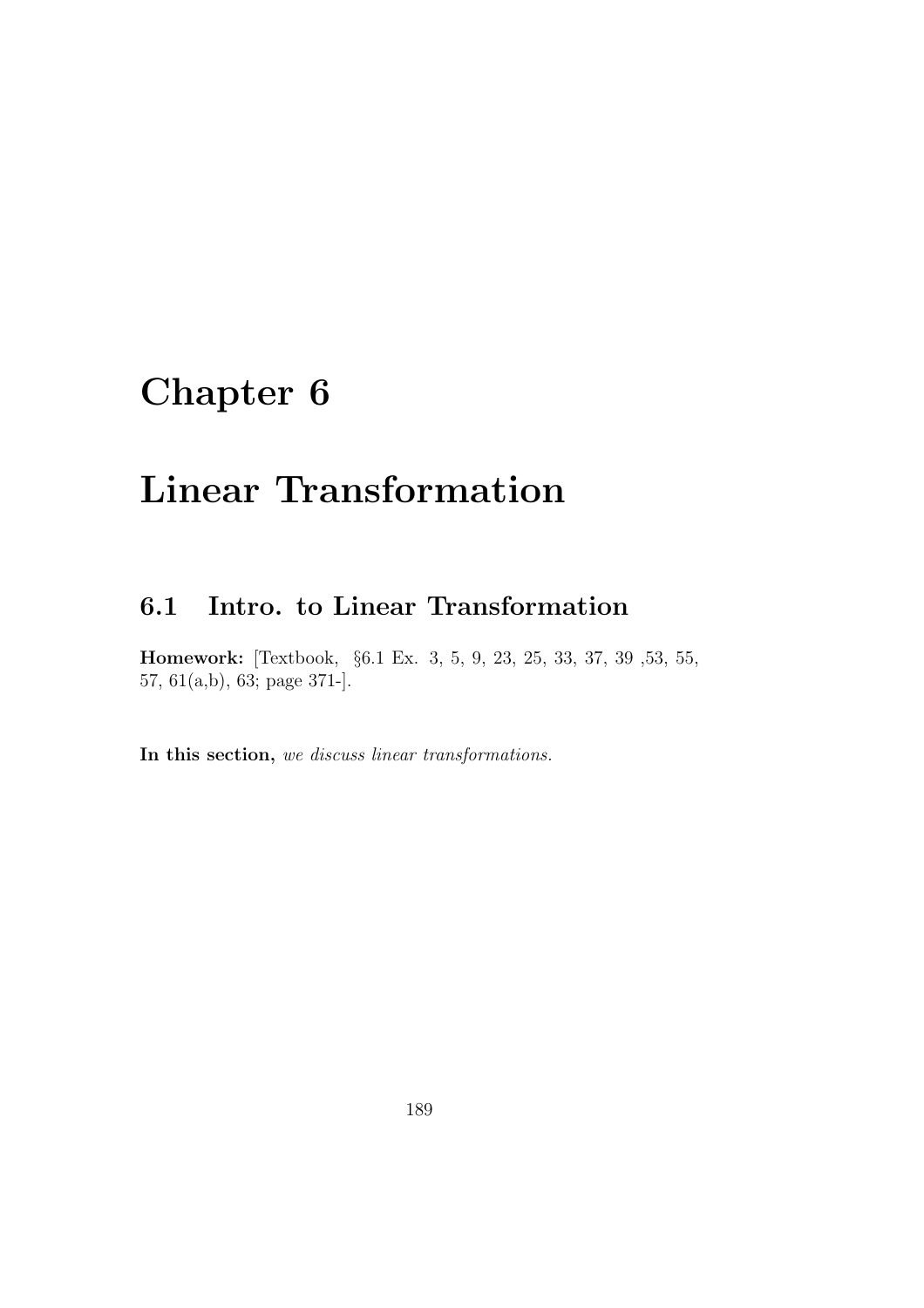Recall, from calculus courses, a funtion

$$
f:X\to Y
$$

from a set X to a set Y associates to each  $x \in X$  a unique element  $f(x) \in Y$ . Following is some commonly used terminologies:

- 1.  $X$  is called the domain of  $f$ .
- 2. Y is called the codomain of f.
- 3. If  $f(x) = y$ , then we say y is the image of x. The preimage of y is

$$
preimage(y) = \{x \in X : f(x) = y\}.
$$

4. The range of f is the set of images of elements in X.

In this section we deal with functions from a vector sapce  $V$  to another vector space  $W$ , that respect the vector space structures. Such a function will be called a linear transformation, defined as follows.

**Definition 6.1.1** Let  $V$  and  $W$  be two vector spaces. A function

$$
T: V \to W
$$

is called a **linear transformation** of  $V$  into  $W$ , if following two prperties are true for all  $\mathbf{u}, \mathbf{v} \in V$  and scalars c.

- 1.  $T(\mathbf{u}+\mathbf{v})=T(\mathbf{u})+T(\mathbf{v})$ . (We say that T preserves additivity.)
- 2.  $T(c\mathbf{u}) = cT(\mathbf{u})$ . (We say that T preserves scalar multiplication.)

Reading assignment Read [Textbook, Examples 1-3, p. 362-].

Trivial Examples: Following are two easy exampes.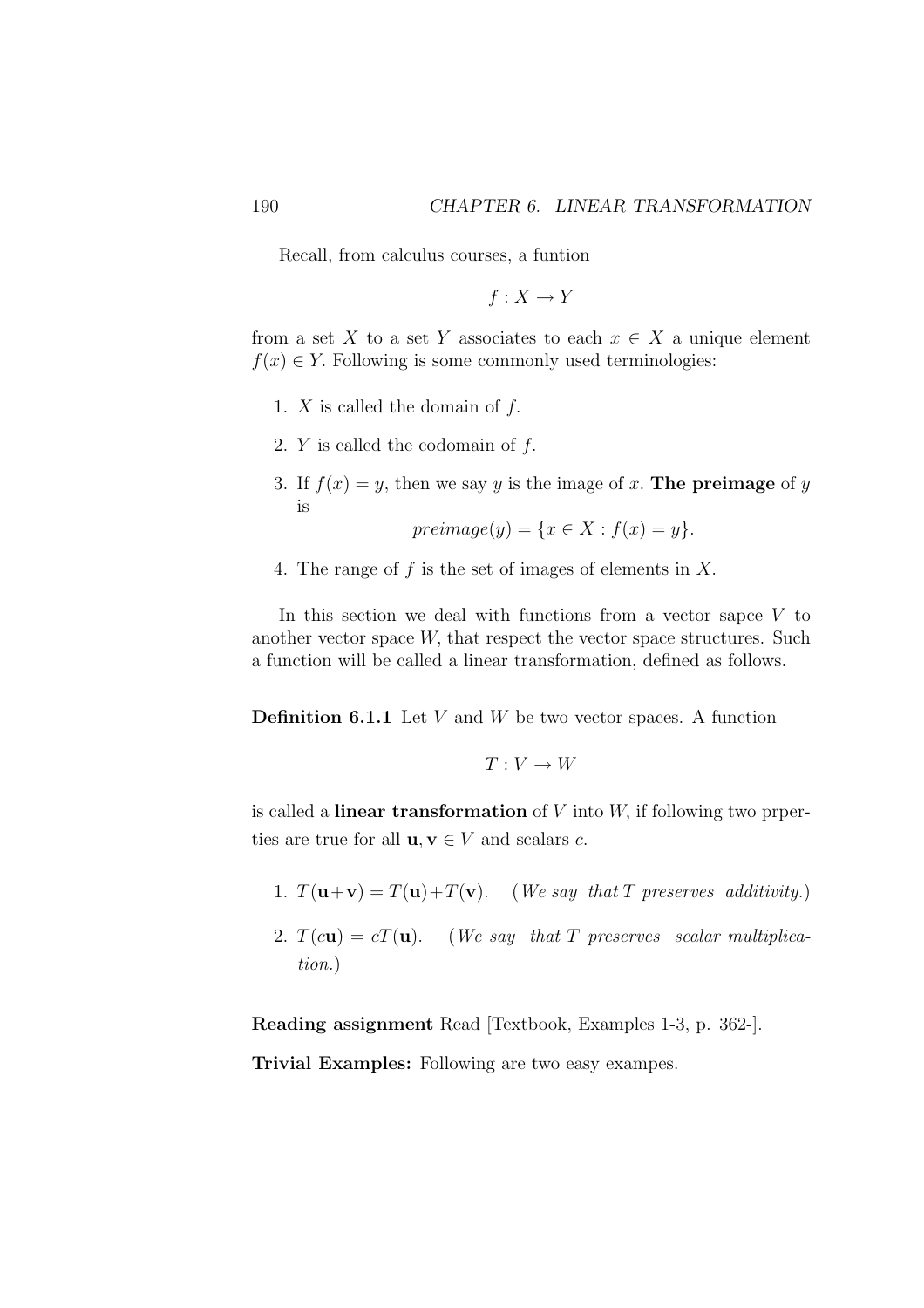1. Let V, W be two vector spaces. Define  $T: V \to W$  as

$$
T(\mathbf{v}) = \mathbf{0} \quad \text{for} \quad \text{all} \quad \mathbf{v} \in V.
$$

Then  $T$  is a linear transformation, to be called the zero transformation.

2. Let V be a vector space. Define  $T: V \to V$  as

$$
T(\mathbf{v}) = \mathbf{v} \quad \text{for} \quad \text{all} \quad \mathbf{v} \in V.
$$

Then  $T$  is a linear transformation, to be called the **identity** transformation of V.

### 6.1.1 Properties of linear transformations

**Theorem 6.1.2** Let V and W be two vector spaces. Suppose  $T: V \rightarrow$ W is a linear transformation. Then

- 1.  $T(0) = 0$ .
- 2.  $T(-\mathbf{v}) = -T(\mathbf{v})$  for all  $\mathbf{v} \in V$ .
- 3.  $T(\mathbf{u} \mathbf{v}) = T(\mathbf{u}) T(\mathbf{v})$  for all  $\mathbf{u}, \mathbf{v} \in V$ .
- 4. If

$$
\mathbf{v} = c_1 \mathbf{v_1} + c_2 \mathbf{v_2} + \cdots + c_n \mathbf{v_n}
$$

then

$$
T(\mathbf{v}) = T (c_1 \mathbf{v_1} + c_2 \mathbf{v_2} + \cdots + c_n \mathbf{v_n}) = c_1 T (\mathbf{v_1}) + c_2 T (\mathbf{v_2}) + \cdots + c_n T (\mathbf{v_n}).
$$

**Proof.** By property (2) of the definition 6.1.1, we have

$$
T(0) = T(00) = 0T(0) = 0.
$$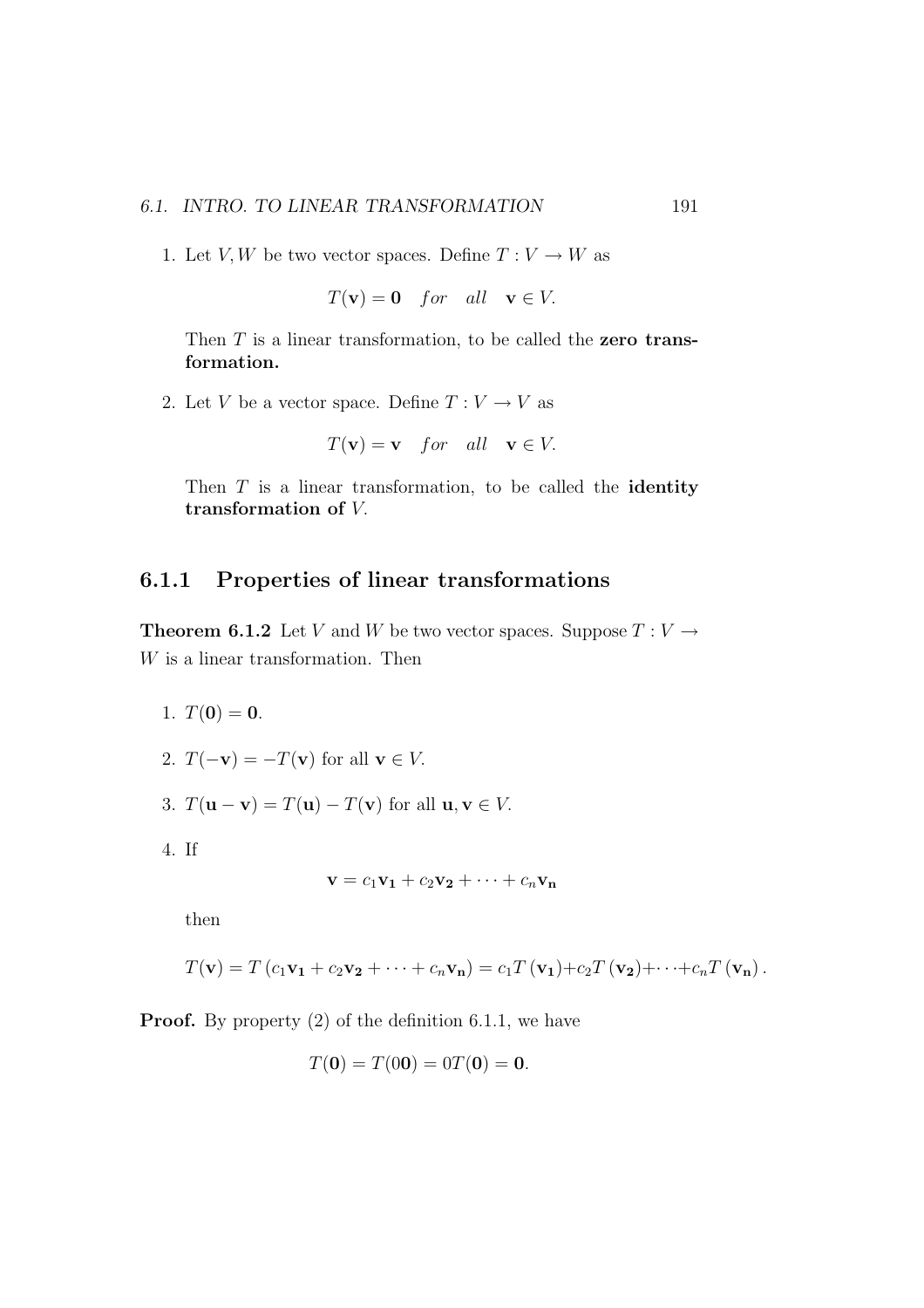So, (1) is proved. Similarly,

$$
T(-\mathbf{v}) = T((-1)\mathbf{v}) = (-1)T(\mathbf{v}) = -T(\mathbf{v}).
$$

So, (2) is proved. Then, by property (1) of the definition 6.1.1, we have

$$
T(\mathbf{u} - \mathbf{v}) = T(\mathbf{u} + (-1)\mathbf{v}) = T(\mathbf{u}) + T((-1)\mathbf{v}) = T(\mathbf{u}) - T(\mathbf{v}).
$$

The last equality follows from (2). So, (3) is proved.

To prove (4), we use induction, on n. For  $n = 1$ : we have  $T(c_1\mathbf{v}_1) =$  $c_1T(\mathbf{v}_1)$ , by property (2) of the definition 6.1.1.

For  $n = 2$ , by the two properties of definition 6.1.1, we have

$$
T(c_1\mathbf{v_1} + c_2\mathbf{v_2}) = T(c_1\mathbf{v_1}) + T(c_2\mathbf{v_2}) = c_1T(\mathbf{v_1}) + c_2T(\mathbf{v_2}).
$$

So, (4) is prove for  $n = 2$ . Now, we assume that the formula (4) is valid for  $n-1$  vectors and prove it for n. We have

$$
T(c_1\mathbf{v_1} + c_2\mathbf{v_2} + \dots + c_n\mathbf{v_n}) = T(c_1\mathbf{v_1} + c_2\mathbf{v_2} + \dots + c_{n-1}\mathbf{v_{n-1}}) + T(c_n\mathbf{v_n})
$$

$$
= (c_1T(\mathbf{v_1}) + c_2T(\mathbf{v_2}) + \dots + c_{n-1}T(\mathbf{v_{n-1}})) + c_nT(\mathbf{v_n}).
$$

 $\blacksquare$ 

So, the proof is complete.

### 6.1.2 Linear transformations given by matrices

**Theorem 6.1.3** Suppose A is a matrix of size  $m \times n$ . Given a vector

$$
\mathbf{v} = \begin{bmatrix} v_1 \\ v_2 \\ \cdots \\ v_n \end{bmatrix} \in \mathbb{R}^n \quad define \quad T(\mathbf{v}) = A\mathbf{v} = A \begin{bmatrix} v_1 \\ v_2 \\ \cdots \\ v_n \end{bmatrix}.
$$

Then T is a linear transformation from  $\mathbb{R}^n$  to  $\mathbb{R}^m$ .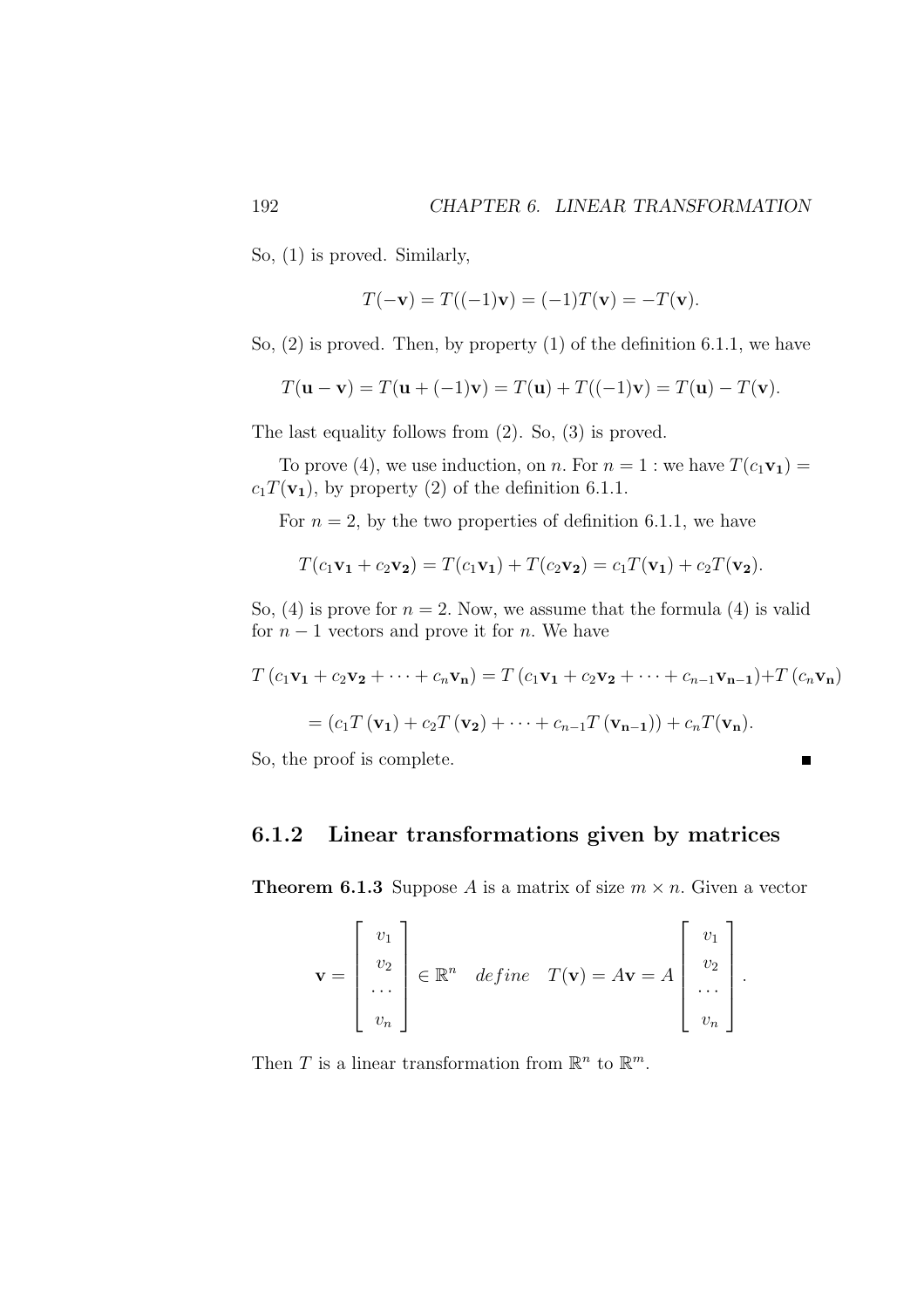**Proof.** From properties of matrix multiplication, for  $\mathbf{u}, \mathbf{v} \in \mathbb{R}^n$  and scalar c we have

$$
T(\mathbf{u} + \mathbf{v}) = A(\mathbf{u} + \mathbf{v}) = A(\mathbf{u}) + A(\mathbf{v}) = T(\mathbf{u}) + T(\mathbf{v})
$$

and

$$
T(c\mathbf{u}) = A(c\mathbf{u}) = cA\mathbf{u} = cT(\mathbf{u}).
$$

The proof is complete.

Remark. Most (or all) of our examples of linear transformations come from matrices, as in this theorem.

Reading assignment Read [Textbook, Examples 2-10, p. 365-].

## 6.1.3 Projections along a vector in  $\mathbb{R}^n$

Projections in  $\mathbb{R}^n$  is a good class of examples of linear transformations. We define projection along a vector.

Recall the definition 5.2.6 of orthogonal projection, in the context of Euclidean spaces  $\mathbb{R}^n$ .

**Definition 6.1.4** Suppose  $\mathbf{v} \in \mathbb{R}^n$  is a vector. Then,

*for* 
$$
\mathbf{u} \in \mathbb{R}^n
$$
 *define*  $proj_{\mathbf{v}}(\mathbf{u}) = \frac{\mathbf{v} \cdot \mathbf{u}}{\Vert \mathbf{v} \Vert^2} \mathbf{v}$ 

1. Then  $proj_{\mathbf{v}} : \mathbb{R}^n \to \mathbb{R}^n$  is a linear transformation.

**Proof.** This is because, for another vector  $\mathbf{w} \in \mathbb{R}^n$  and a scalar c, it is easy to check

 $proj_{\mathbf{v}}(\mathbf{u}+\mathbf{w}) = proj_{\mathbf{v}}(\mathbf{u})+proj_{\mathbf{v}}(\mathbf{w})$  and  $proj_{\mathbf{v}}(c\mathbf{u}) = c (proj_{\mathbf{v}}(\mathbf{u}))$ .

2. The point of such projections is that any vector  $\mathbf{u} \in \mathbb{R}^n$  can be written uniquely as a sum of a vector along  $\bf{v}$  and another one perpendicular to v:

$$
\mathbf{u} = proj_{\mathbf{v}}(\mathbf{u}) + (\mathbf{u} - proj_{\mathbf{v}}(\mathbf{u})).
$$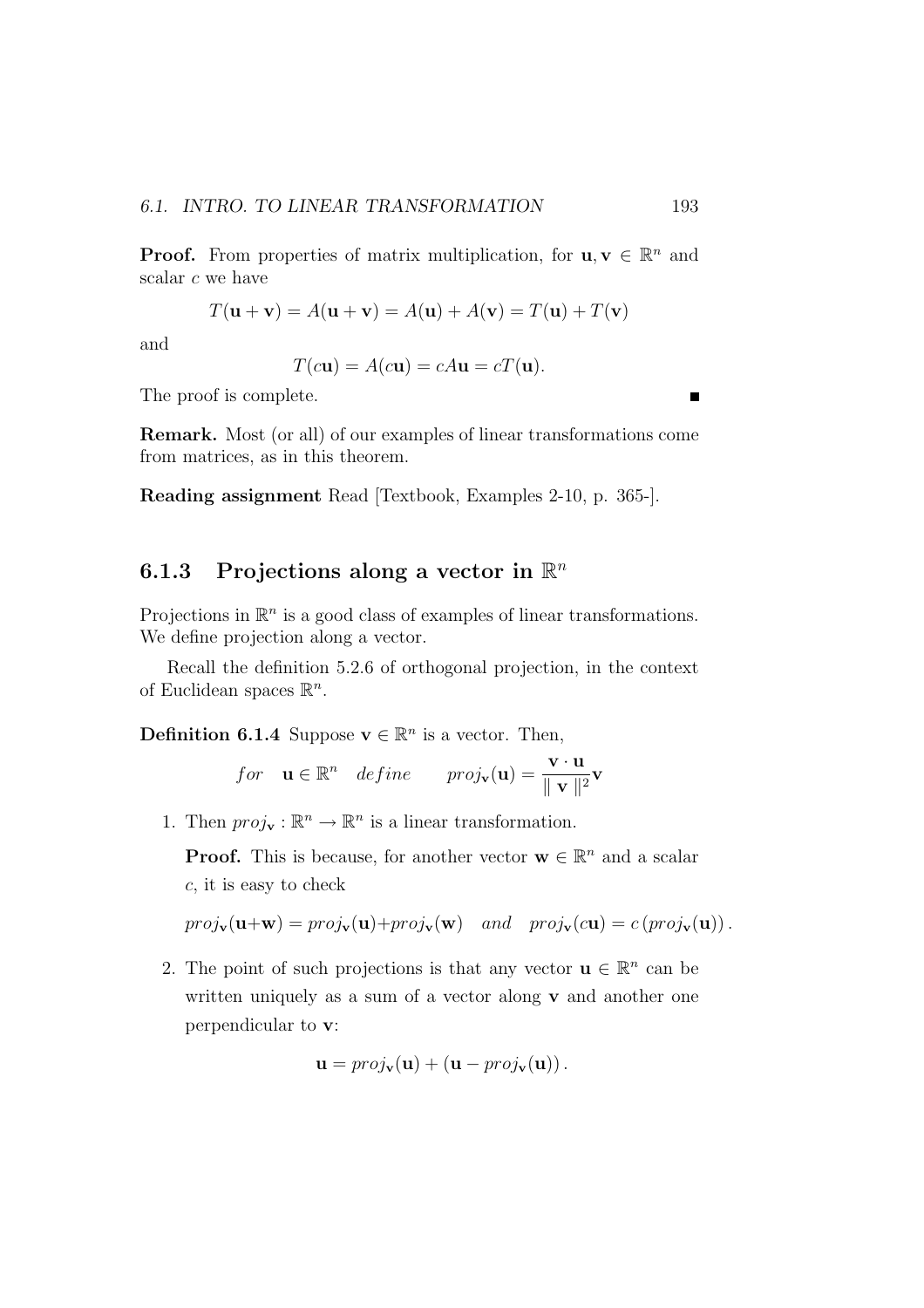It is easy to check that  $(\mathbf{u} - proj_{\mathbf{v}}(\mathbf{u})) \perp proj_{\mathbf{v}}(\mathbf{u})$ .

Exercise 6.1.5 (Ex. 4, p. 371) Let

$$
T(v_1, v_2, v_3) = (2v_1 + v_2, 2v_2 - 3v_1, v_1 - v_3)
$$

1. Compute  $T(-4, 5, 1)$ .

### Solution:

$$
T(-4,5,1) = (2*(-4)+5,2*5-3*(-4),-4-1) = (-3,22,-5).
$$

2. Compute the preimage of  $\mathbf{w} = (4, 1, -1)$ .

**Solution:** Suppose  $(v_1, v_2, v_3)$  is in the preimage of  $(4, 1, -1)$ . Then

$$
(2v1 + v2, 2v2 - 3v1, v1 - v3) = (4, 1, -1).
$$

So,

$$
2v_1 + v_2 = 4 \n2v_2 - 3v_3 = 1 \nv_1 -v_3 = -1
$$

The augmented matrix of this system is

$$
\begin{bmatrix} 2 & 1 & 0 & 4 \ 0 & 2 & -3 & 1 \ 1 & 0 & -1 & -1 \end{bmatrix} \text{ its Gauss–Jordan form} \begin{bmatrix} 1 & 0 & 0 & .5714 \ 0 & 1 & 0 & 2.85714 \ 0 & 0 & 1 & 1.5714 \end{bmatrix}
$$

So,

$$
Preimage((4, 1, -1)) = \{(.5714, 2.85714, 1.5714)\}.
$$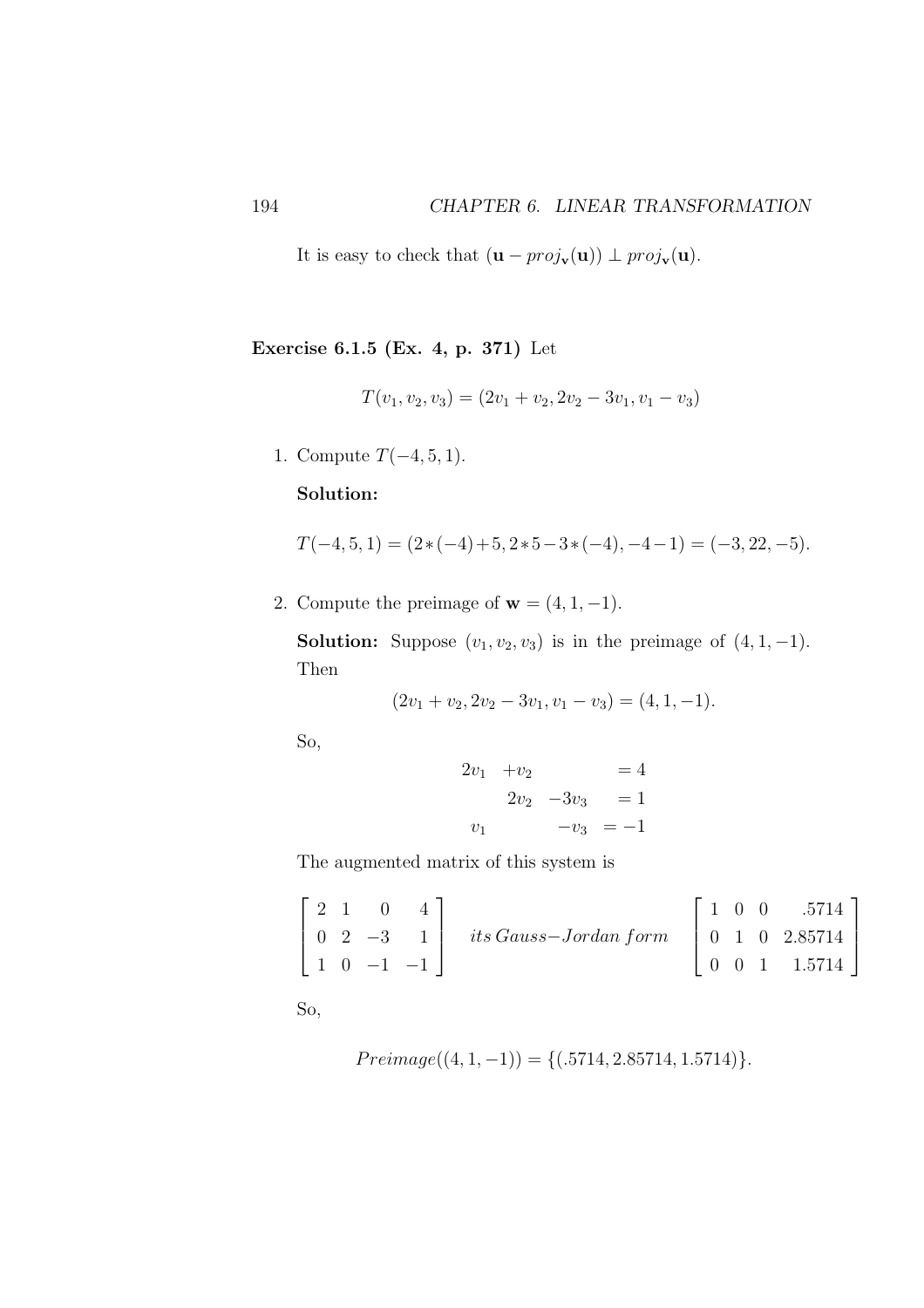Exercise 6.1.6 (Ex. 10. p. 371) Determine whether the function

 $T: \mathbb{R}^2 \to \mathbb{R}^2$   $T(x, y) = (x^2, y)$  is linear?

Solution: We have

$$
T((x, y) + (z, w)) = T(x + z, y + w) = ((x + z)2, y + w)
$$
  

$$
\neq (x2, y) + (z2, w) = T(x, y) + T(z, w).
$$

So, T does not preserve additivity. So, T is not linear.

Alternately, you could check that T does not preserve scalar multiplication.

Alternately, you could check this failure(s), numerically. For example,

$$
T((1,1) + (2,0)) = T(3,1) = (9,1) \neq T(1,1) + T(2,0).
$$

Exercise 6.1.7 (Ex. 24, p. 371) Let  $T : \mathbb{R}^3 \to \mathbb{R}^3$  be a linear transformation such that

 $T(1, 0, 0) = (2, 4, -1), \quad T(0, 1, 0) = (1, 3, -2), \quad T(0, 0, 1) = (0, -2, 2).$ 

Compute  $T(-2, 4, -1)$ .

Solution: We have

$$
(-2, 4, -1) = -2(1, 0, 0) + 4(0, 1, 0) - (0, 0, 1).
$$

So,  $T(-2, 4, -1) =$ 

 $-2T(1, 0, 0)+4T(0, 1, 0)-T(0, 0, 1) = (2, 4, -1)+(1, 3, -2)+(0, -2, 2) = (3, 5, -1).$ 

**Remark.** A linear transformation  $T: V \to V$  can be defined, simply by assigning values  $T(\mathbf{v_i})$  for any basis  $\{\mathbf{v_1}, \mathbf{v_2}, \dots, \mathbf{v_n}\}$  of V. In this case of the our problem, values were assigned for the standard basis  $\{\mathbf e_1,\mathbf e_2,\mathbf e_3\}$  of  $\mathbb R^3$ .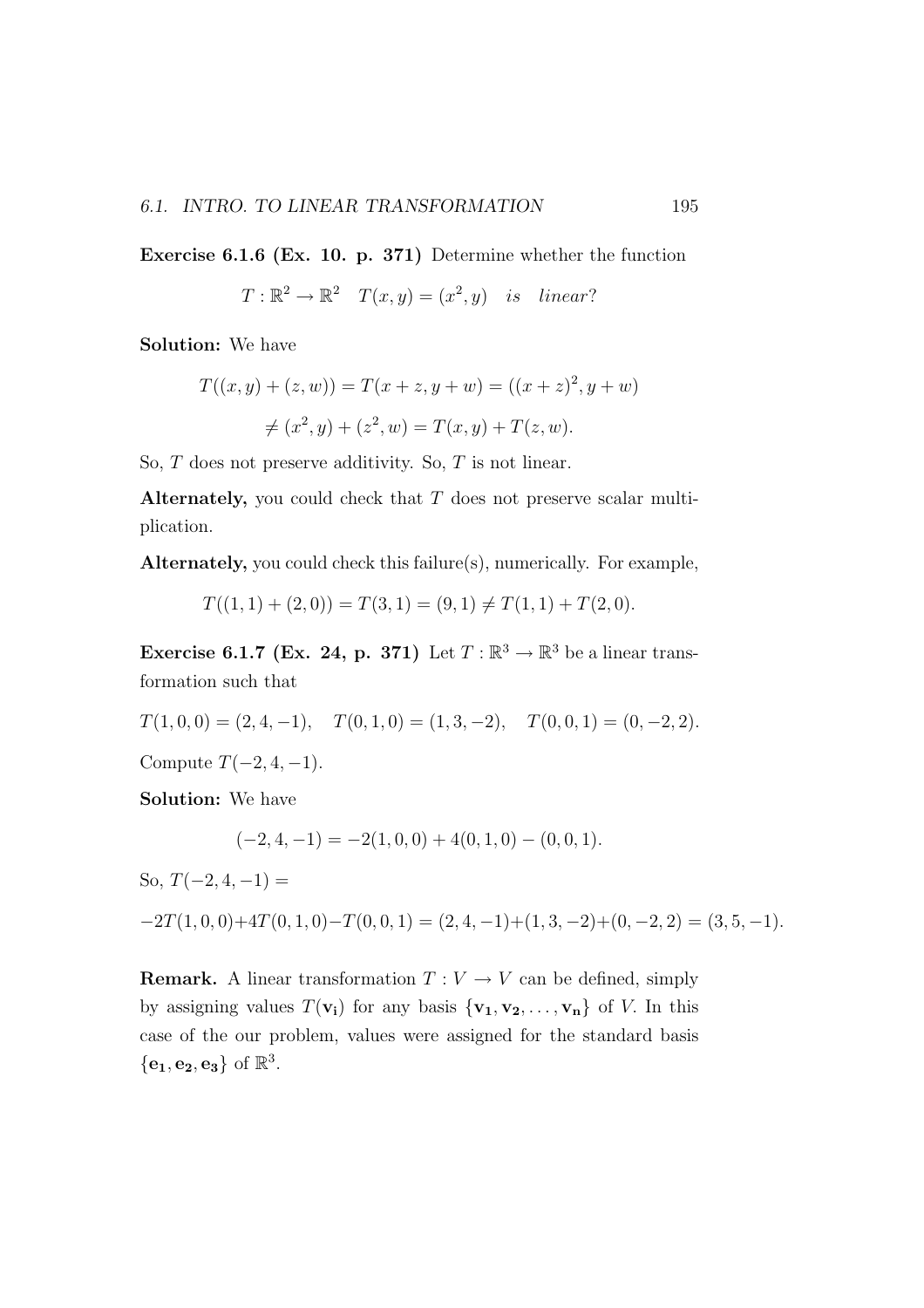Exercise 6.1.8 (Ex. 38, p. 372) Let

$$
A = \left[ \begin{array}{rrr} -1 & 2 & 1 & 3 & 4 \\ 0 & 0 & 2 & -1 & 0 \end{array} \right]. \quad Let \quad T: \mathbb{R}^5 \to \mathbb{R}^2
$$

be the linear transformation  $T(\mathbf{x}) = A\mathbf{x}$ .

1. Compute  $T(1, 0, -1, 3, 0)$ .

Solution:

$$
T(1,0,-1,3,0) = \begin{bmatrix} -1 & 2 & 1 & 3 & 4 \\ 0 & 0 & 2 & -1 & 0 \end{bmatrix} \begin{bmatrix} 1 \\ 0 \\ -1 \\ 3 \\ 0 \end{bmatrix} = \begin{bmatrix} 7 \\ -5 \end{bmatrix}.
$$

2. Compute preimage, under  $T$ , of  $(-1, 8)$ .

Solution: The preimage consists of the solutions of the linear system

$$
\begin{bmatrix} -1 & 2 & 1 & 3 & 4 \ 0 & 0 & 2 & -1 & 0 \ \end{bmatrix} \begin{bmatrix} x_1 \ x_2 \ x_3 \ x_4 \ x_5 \end{bmatrix} = \begin{bmatrix} -1 \ 8 \end{bmatrix}
$$

The augmented matrix of this system is

$$
\left[\begin{array}{rrrrr} -1 & 2 & 1 & 3 & 4 & -1 \\ 0 & 0 & 2 & -1 & 0 & 8 \end{array}\right].
$$

The Gauss-Jordan form is

$$
\left[\begin{array}{cccccc} 1 & -2 & 0 & -3.5 & -4 & 5 \\ 0 & 0 & 1 & -5 & 0 & 4 \end{array}\right].
$$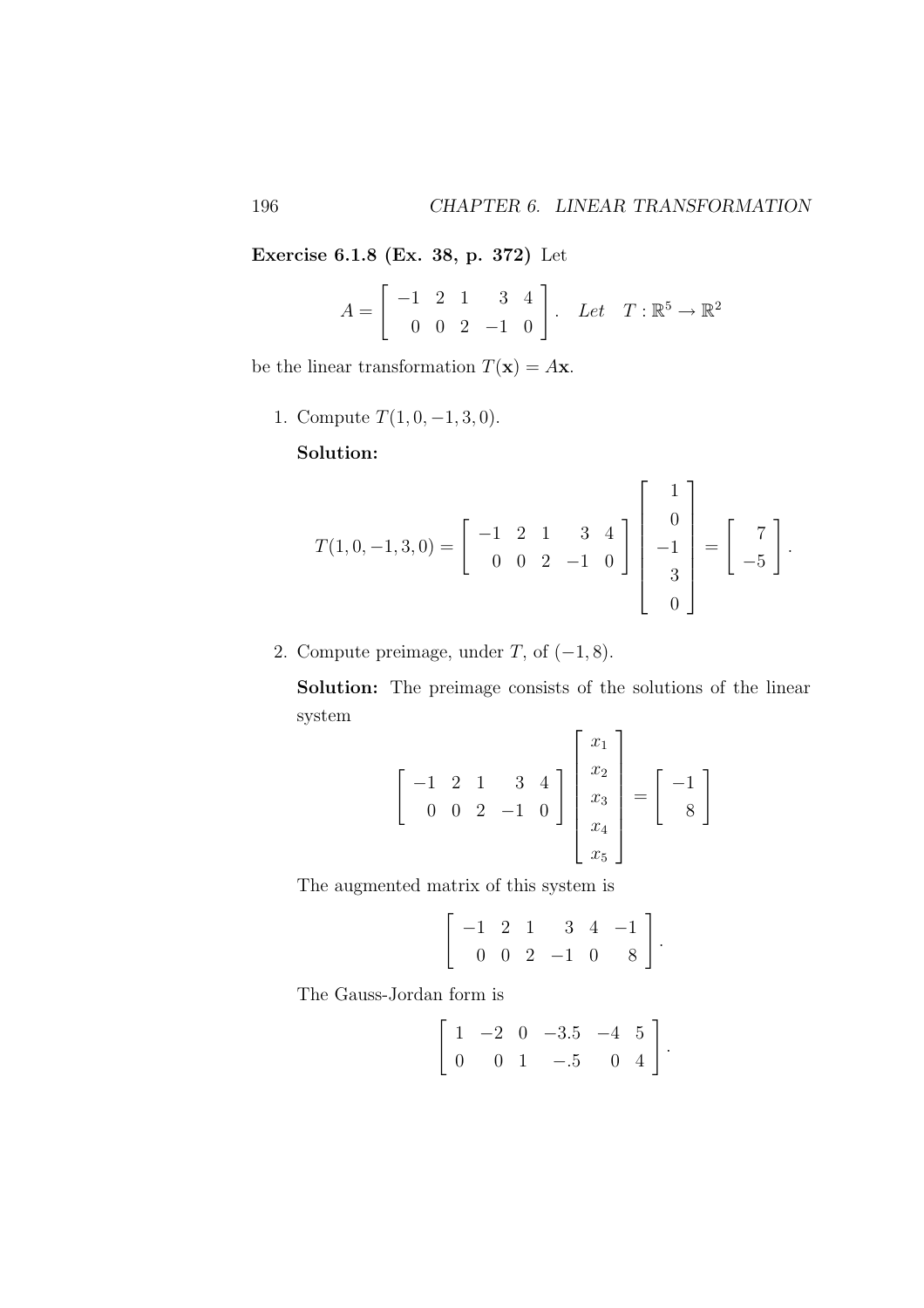We use parameters  $x_2 = t, x_4 = s, x_5 = u$  and the solotions are given by

$$
x_1 = 5 + 2t + 3.5s + 4u, x_2 = t, x_3 = 4 + .5s, x_4 = s, x_5 = u
$$

So, the preimage

 $T^{-1}(-1,8) = \{(5+2t+3.5s+4u, t, 4+.5s, s, u): t, s, u \in \mathbb{R}\}.$ 

Exercise 6.1.9 (Ex. 54 (edited), p. 372) Let  $T : \mathbb{R}^2 \to \mathbb{R}^2$  be the linear transformation such that  $T(1, 1) = (0, 2)$  and  $T(1, -1) = (2, 0)$ .

1. Compute  $T(1, 4)$ .

Solution: We have to write

$$
(1,4) = a(1,1)+b(1,-1). \quad Solving \quad (1,4) = 2.5(1,1)-1.5(1,-1).
$$

So,

$$
T(1,4) = 2.5T(1,1) - 1.5T(1,-1) = 2.5(0,2) - 1.5(2,0) = (-3,5).
$$

2. Compute  $T(-2, 1)$ .

Solution: We have to write

$$
(-2, 1) = a(1, 1) + b(1, -1).
$$
 Solving  $(-2, 1) = -.5(1, 1) - 1.5(1, -1).$ 

So,

$$
T(-2, 1) = -.5T(1, 1) - 1.5T(1, -1) = -.5(0, 2) - 1.5(2, 0) = (-3, -1).
$$

Exercise 6.1.10 (Ex. 61 (edited), p. 372) Let  $T : \mathbb{R}^3 \to \mathbb{R}^3$  the projection  $T(\mathbf{u}) = proj_{\mathbf{v}}(\mathbf{u})$  where  $\mathbf{v} = (1, 1, 1)$ .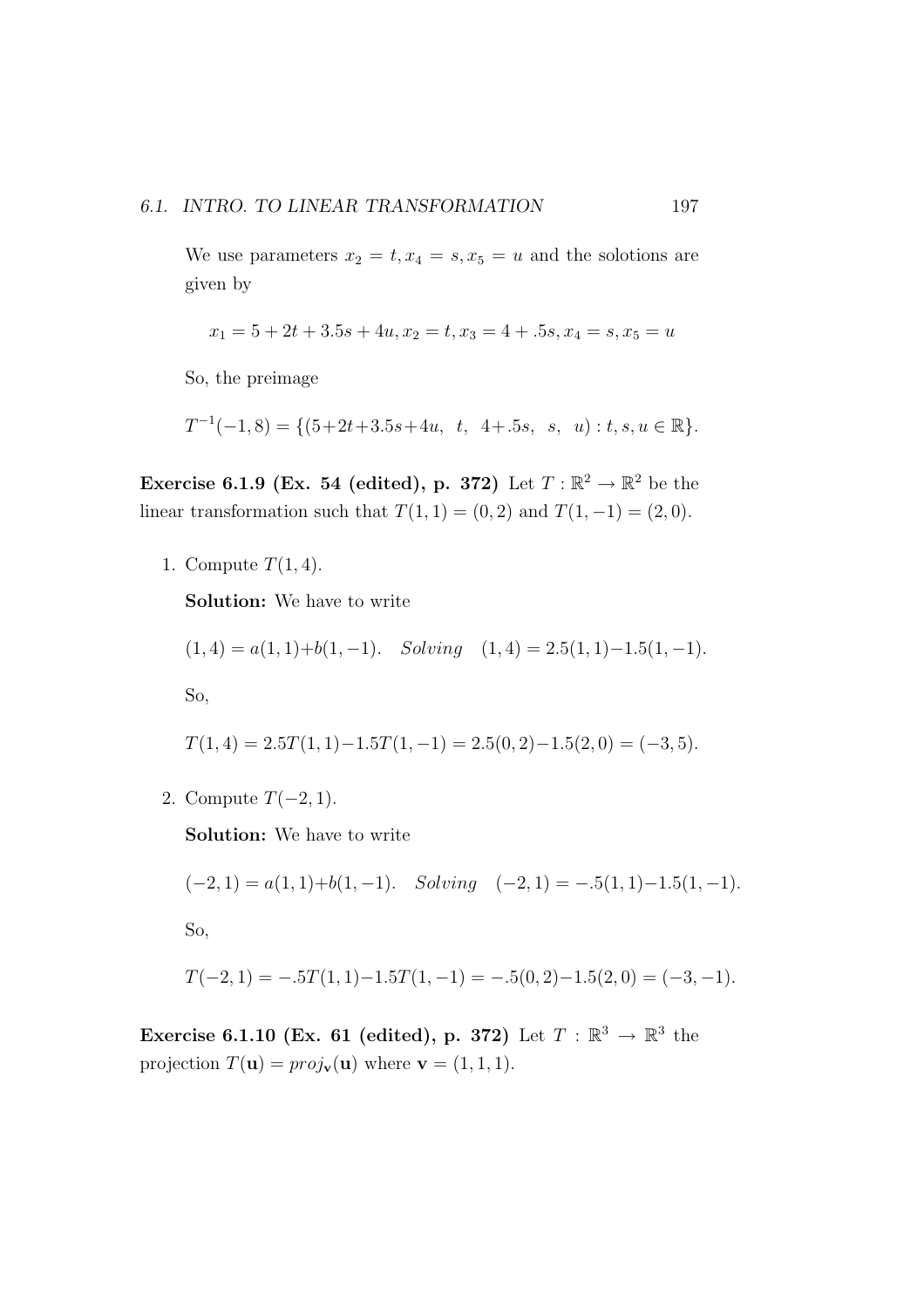1. Find  $T(x, y, z)$ .

Solution: See definition 6.1.4.

$$
proj_{\mathbf{v}}(x, y, z) = \frac{\mathbf{v} \cdot (x, y, z)}{\|\mathbf{v}\|^2} \mathbf{v} =
$$

$$
\frac{(1, 1, 1) \cdot (x, y, z)}{\|\ (1, 1, 1) \|^2} (1, 1, 1) = \frac{x + y + z}{3} (1, 1, 1)
$$

$$
= \left(\frac{x + y + z}{3}, \frac{x + y + z}{3}, \frac{x + y + z}{3}\right).
$$

2. Compute  $T(5, 0, 5)$ .

Solution: We have

$$
T(5,0,5) = \left(\frac{x+y+z}{3}, \frac{x+y+z}{3}, \frac{x+y+z}{3}\right) = \left(\frac{10}{3}, \frac{10}{3}, \frac{10}{3}\right).
$$

3. Compute the matrix of T.

Solution: The matrix is given by

$$
A = \begin{bmatrix} \frac{1}{3} & \frac{1}{3} & \frac{1}{3} \\ \frac{1}{3} & \frac{1}{3} & \frac{1}{3} \\ \frac{1}{3} & \frac{1}{3} & \frac{1}{3} \end{bmatrix},
$$

because

$$
T(x, y, z) = \begin{bmatrix} \frac{1}{3} & \frac{1}{3} & \frac{1}{3} \\ \frac{1}{3} & \frac{1}{3} & \frac{1}{3} \\ \frac{1}{3} & \frac{1}{3} & \frac{1}{3} \end{bmatrix} \begin{bmatrix} x \\ y \\ z \end{bmatrix}.
$$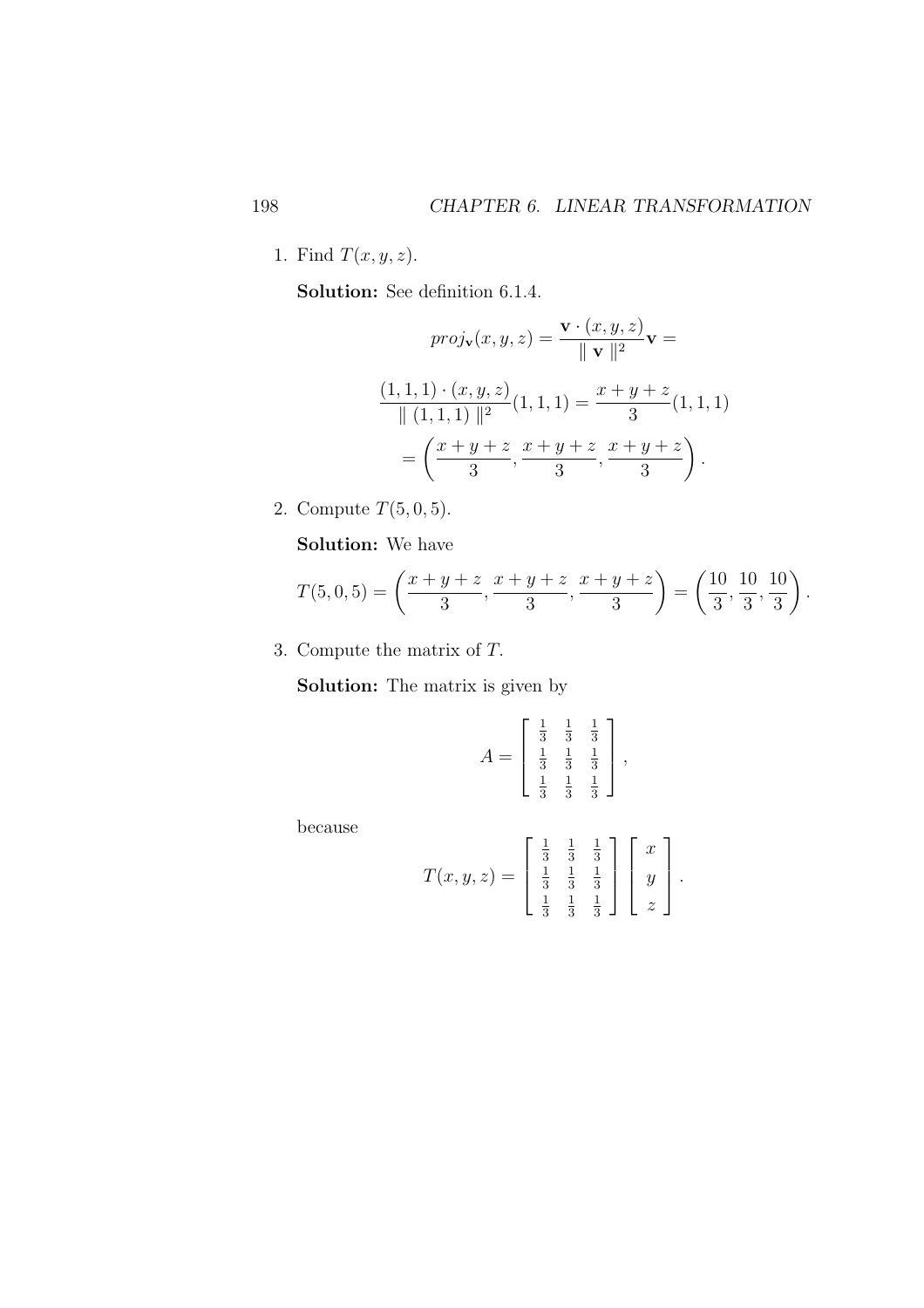## 6.2 Kernel and Range of linear Transformation

We will essentially, skip this section. Before we do that, let us give a few definitions.

**Definition 6.2.1** Let V, W be two vector spaces and  $T: V \to W$  a linear transformation.

1. Then the kernel of T, denoted by  $ker(T)$ , is the set of  $\mathbf{v} \in V$  such that  $T(\mathbf{v}) = \mathbf{0}$ . Notationally,

$$
ker(T) = \{ \mathbf{v} \in V : T(\mathbf{v}) = \mathbf{0} \}.
$$

It is easy to see the  $ker(T)$  is a subspace of V.

2. Recall, range of T, denoted by  $range(T)$ , is given by

 $range(T) = \{ \mathbf{v} \in W : \mathbf{w} = T(\mathbf{v}) \text{ for some } \mathbf{v} \in V \}.$ 

It is easy to see the range(T) is a subspace of W.

3. We say the  $T$  is **isomorphism**, if  $T$  is one-to-one and onto. It follows, that T is an isomorphism if  $ker(T) = \{0\}$  and  $range(T) =$ W.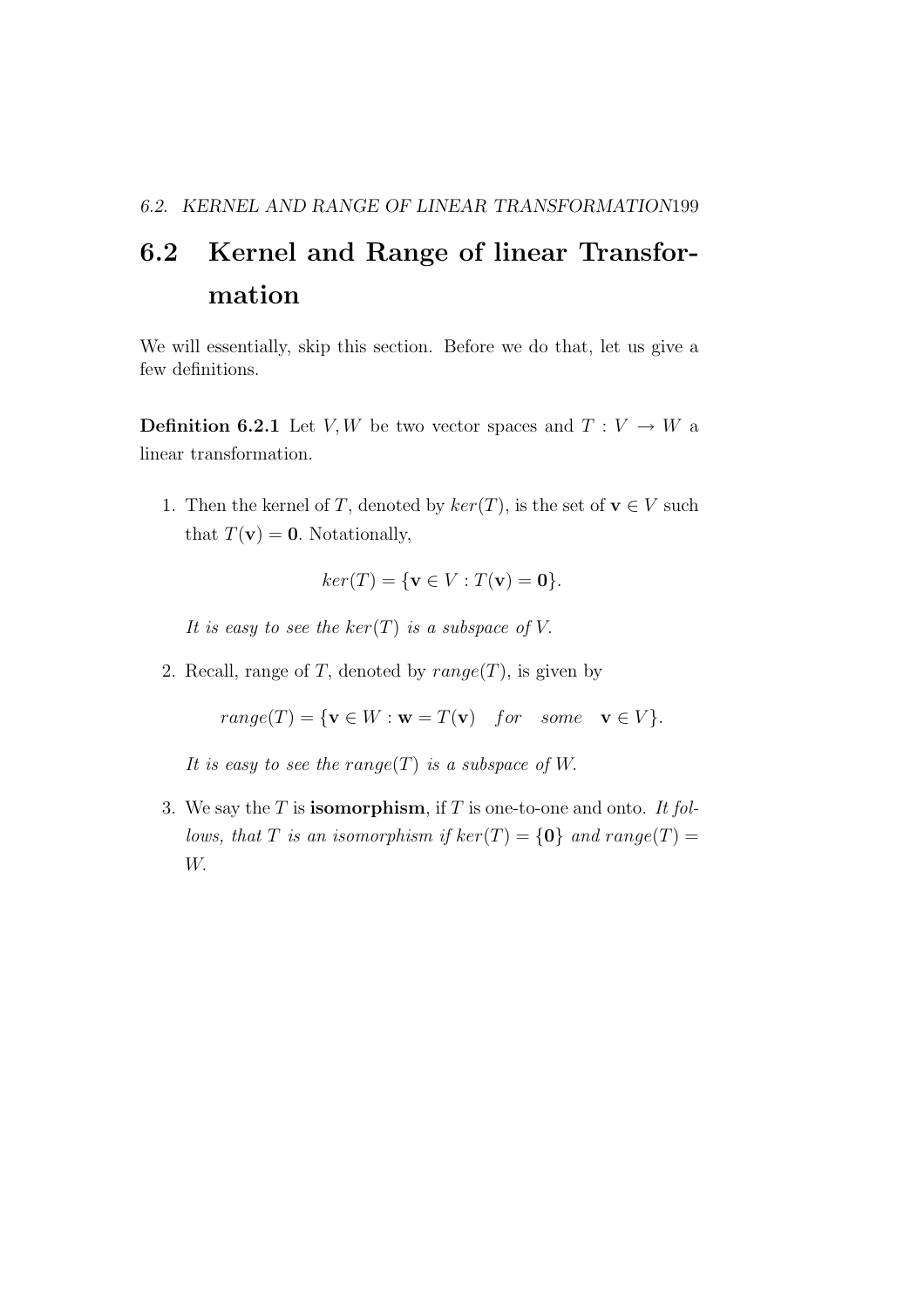### 6.3 Matrices for Linear Transformations

Homework: [Textbook, §6.3, Ex. 5, 7, 11, 13, 17, 19, 21, 23, 25, 29, 31, 33, 35(a,b), 37(a,b), 39, 43, 45, 47; p. 397 ]

Optional Homework: [Textbook, §6.3, Ex. 57, 59; p. 398]. (We will not grade them.) In this section, to each linear transformation we

associate a matrix.

Linear transformations and matrices have very deep relationships. In fact, study of linear transformations can be reduced to the study of matrices and conversely. First, we will study this relationship for linear transformations  $T : \mathbb{R}^n \to \mathbb{R}^m$ ; and later study the same for linear transformations  $T: V \to W$  of general vector spaces.

In this section, we will denote the vectors in  $\mathbb{R}^n$ , as column matrices. Recall, written as columns, the standard basis of  $\mathbb{R}^n$  is given by

$$
B = {\mathbf{e_1}, \mathbf{e_2}, \dots, \mathbf{e_n}}
$$
 
$$
\left\{ \begin{bmatrix} 1 \\ 0 \\ \dots \\ 0 \end{bmatrix}, \begin{bmatrix} 0 \\ 1 \\ \dots \\ 0 \end{bmatrix}, \dots, \begin{bmatrix} 0 \\ 0 \\ \dots \\ 1 \end{bmatrix} \right\}
$$

**Theorem 6.3.1** Let  $T : \mathbb{R}^n \to \mathbb{R}^m$  be a linear transformation. Write

$$
T(\mathbf{e_1}) = \begin{bmatrix} a_{11} \\ a_{21} \\ \cdots \\ a_{m1} \end{bmatrix}, T(\mathbf{e_2}) = \begin{bmatrix} a_{12} \\ a_{22} \\ \cdots \\ a_{m2} \end{bmatrix}, \cdots, T(\mathbf{e_n}) = \begin{bmatrix} a_{1n} \\ a_{2n} \\ \cdots \\ a_{mn} \end{bmatrix}.
$$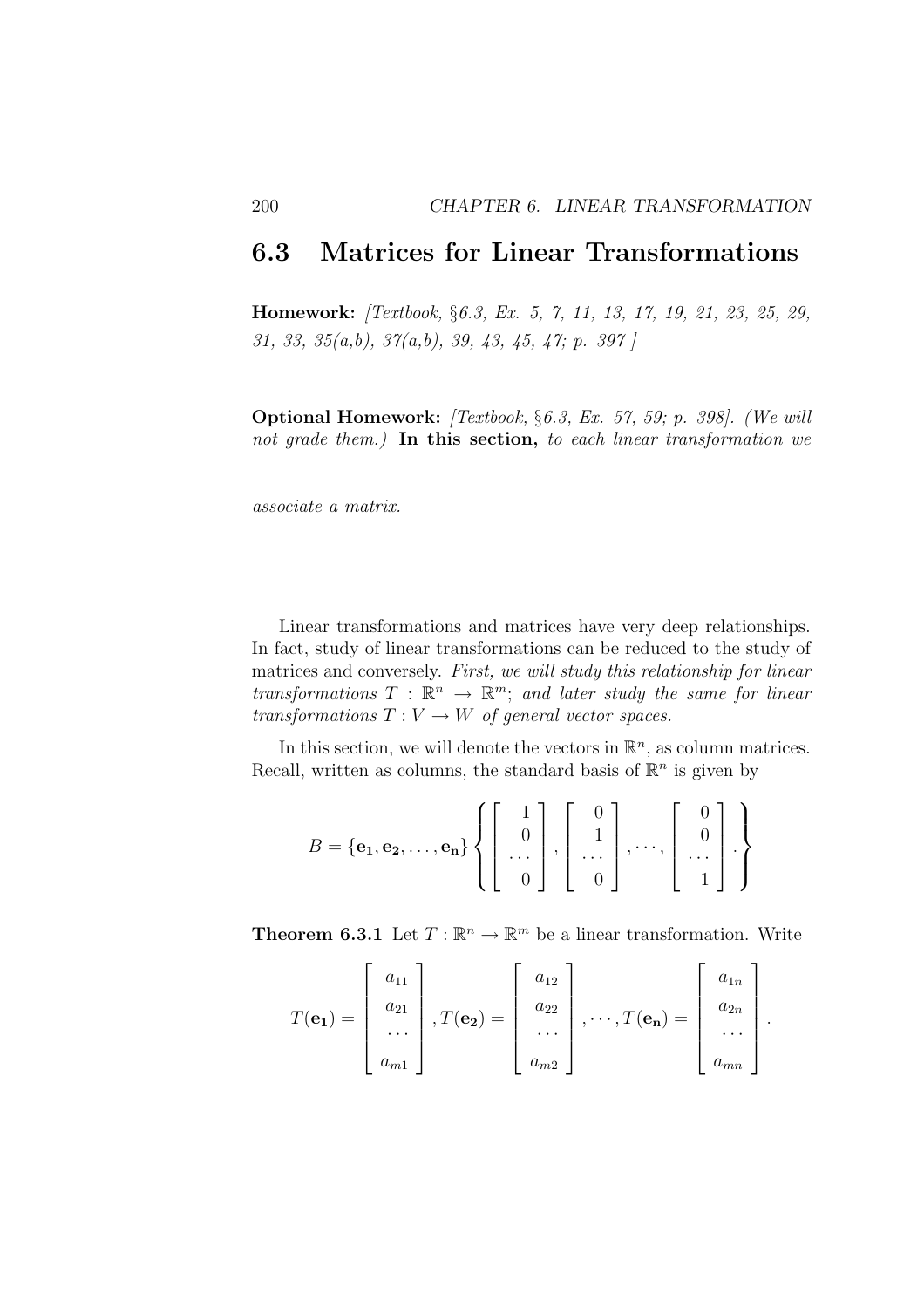These columns  $T(\mathbf{e_1}), T(\mathbf{e_2}), \dots, T(\mathbf{e_n})$  form a  $m \times n$  matrix A as follows,

$$
A = \begin{bmatrix} a_{11} & a_{12} & \cdots & a_{1n} \\ a_{21} & a_{22} & \cdots & a_{2n} \\ \cdots & \cdots & \cdots & \cdots \\ a_{m1} & a_{m2} & \cdots & a_{mn} \end{bmatrix}.
$$

This matrix A has the property that

$$
T(\mathbf{v}) = A\mathbf{v} \qquad for \quad all \quad \mathbf{v} \in \mathbb{R}^n.
$$

This matrix A is called the standard matrix of T.

**Proof.** We can write  $\mathbf{v} \in \mathbb{R}^n$  as

$$
\mathbf{v} = \begin{bmatrix} v_1 \\ v_2 \\ \dots \\ v_n \end{bmatrix} = v_1 \mathbf{e_1} + v_2 \mathbf{e_2} + \dots + v_n \mathbf{e_n}.
$$

We have,

$$
A\mathbf{v} = \begin{bmatrix} a_{11} & a_{12} & \cdots & a_{1n} \\ a_{21} & a_{22} & \cdots & a_{2n} \\ \cdots & \cdots & \cdots & \cdots \\ a_{m1} & a_{m2} & \cdots & a_{mn} \end{bmatrix} \begin{bmatrix} v_1 \\ v_2 \\ \cdots \\ v_n \end{bmatrix} = v_1 \begin{bmatrix} a_{11} \\ a_{21} \\ \cdots \\ a_{m1} \end{bmatrix} + v_2 \begin{bmatrix} a_{12} \\ a_{22} \\ \cdots \\ a_{m2} \end{bmatrix} + \cdots + v_n \begin{bmatrix} a_{1n} \\ a_{2n} \\ \cdots \\ a_{mn} \end{bmatrix}
$$

$$
= v_1 T(\mathbf{e}_1) + v_2 T(\mathbf{e}_2) + \cdots + v_n T(\mathbf{e}_n) - T(v_1 \mathbf{e}_1 + v_2 \mathbf{e}_2 + \cdots + v_n \mathbf{e}_n) - T(\mathbf{v})
$$

$$
= v_1 T(\mathbf{e_1}) + v_2 T(\mathbf{e_2}) + \cdots + v_n T(\mathbf{e_n}) = T(v_1 \mathbf{e_1} + v_2 \mathbf{e_2} + \cdots + v_n \mathbf{e_n}) = T(\mathbf{v}).
$$

The proof is complete.

Reading assignment: Read [Textbook, Examples 1,2; page 389-390].

In our context of linear transformations, we recall the following definition of composition of functions.

Definition 6.3.2 Let

$$
T_1: \mathbb{R}^n \to \mathbb{R}^m, \quad T_2: \mathbb{R}^m \to \mathbb{R}^p
$$

 $\blacksquare$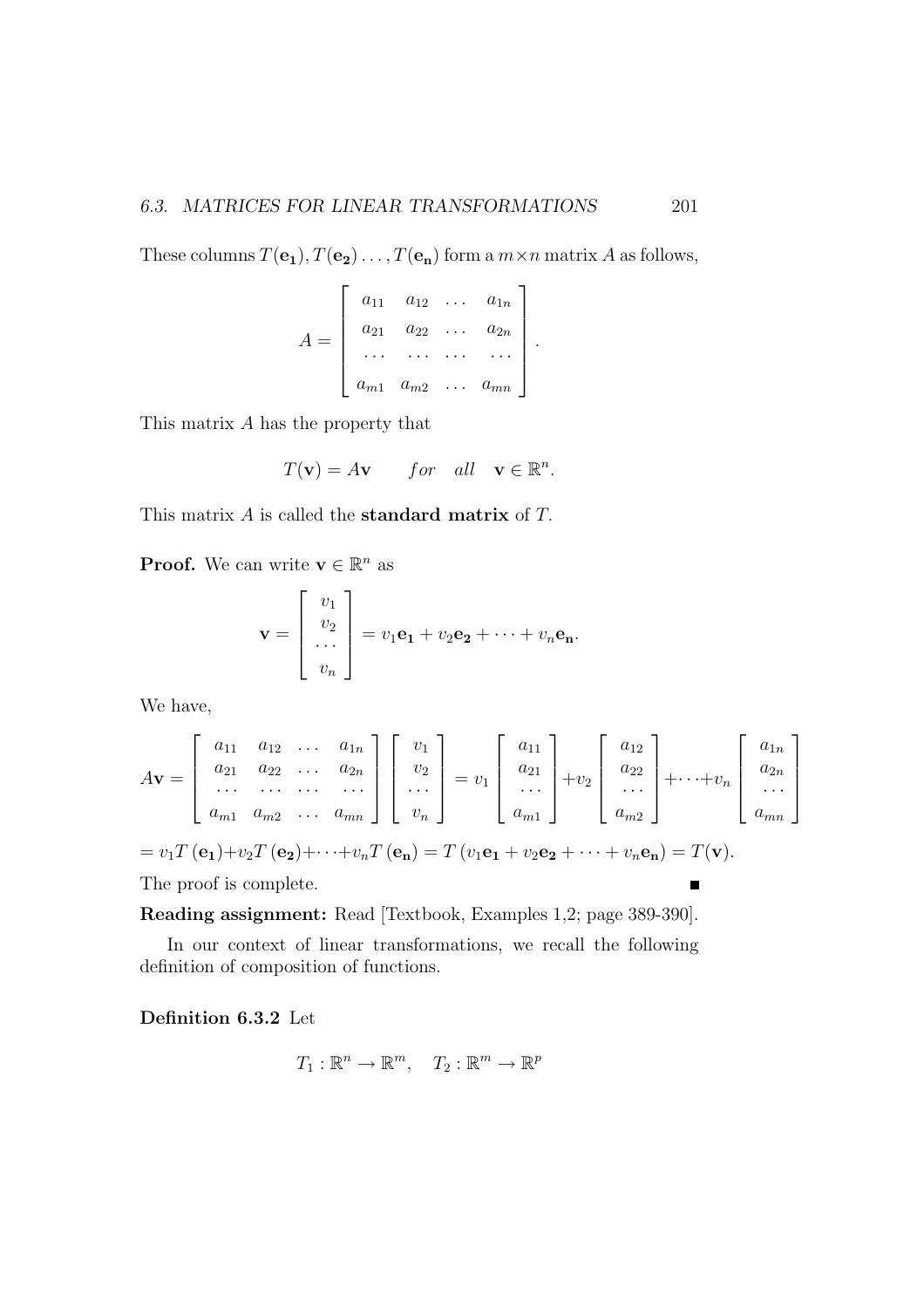be two linear transformations. Define the **composition**  $T : \mathbb{R}^n \to \mathbb{R}^p$ of  $T_1$  with  $T_2$  as

$$
T(\mathbf{v}) = T_2(T_1(\mathbf{v})) \quad for \quad \mathbf{v} \in \mathbb{R}^n.
$$

The composition T is denoted by  $T = T_2 \sigma T_1$ . Diagramatically,

$$
\mathbb{R}^n \xrightarrow{T_1} \mathbb{R}^m
$$
  

$$
T = T_2 \circ T_1 \searrow T_2
$$
  

$$
\mathbb{R}^p.
$$

Theorem 6.3.3 Suppose

$$
T_1: \mathbb{R}^n \to \mathbb{R}^m, \quad T_2: \mathbb{R}^m \to \mathbb{R}^p
$$

are two linear transformations.

- 1. Then, the composition  $T = T_2 o T_1 : \mathbb{R}^n \to \mathbb{R}^p$  is a linear transformation.
- 2. Suppose  $A_1$  is the standard matrix of  $T_1$  and  $A_2$  is the standard matrix of  $T_2$ . Then, the standard matrix of the composition

$$
T = T_2 o T_1
$$
 is the product  $A = A_2 A_1$ .

**Proof.** For  $\mathbf{u}, \mathbf{v} \in \mathbb{R}^n$  and scalars c, we have

$$
T(\mathbf{u}+\mathbf{v}) = T_2(T_1(\mathbf{u}+\mathbf{v})) = T_2(T_1(\mathbf{u})+T_1\mathbf{v})) = T_2(T_1(\mathbf{u})) + T_2T_1(\mathbf{v})) = T(\mathbf{u}) + T(\mathbf{v})
$$

and

$$
T(c\mathbf{u}) = T_2(T_1(c\mathbf{u})) = T_2(cT_1(\mathbf{u})) = cT_2(T_1(\mathbf{u})) = cT(\mathbf{u}).
$$

So,  $T$  preserves addition and scalar multiplication. Therefore  $T$  is a linear transformation and  $(1)$  is proved. To prove  $(2)$ , we have

$$
T(\mathbf{u}) = T_2(T_1(\mathbf{u})) = T_2(A_1\mathbf{u}) = A_2(A_1\mathbf{u}) = (A_2A_1)\mathbf{u}.
$$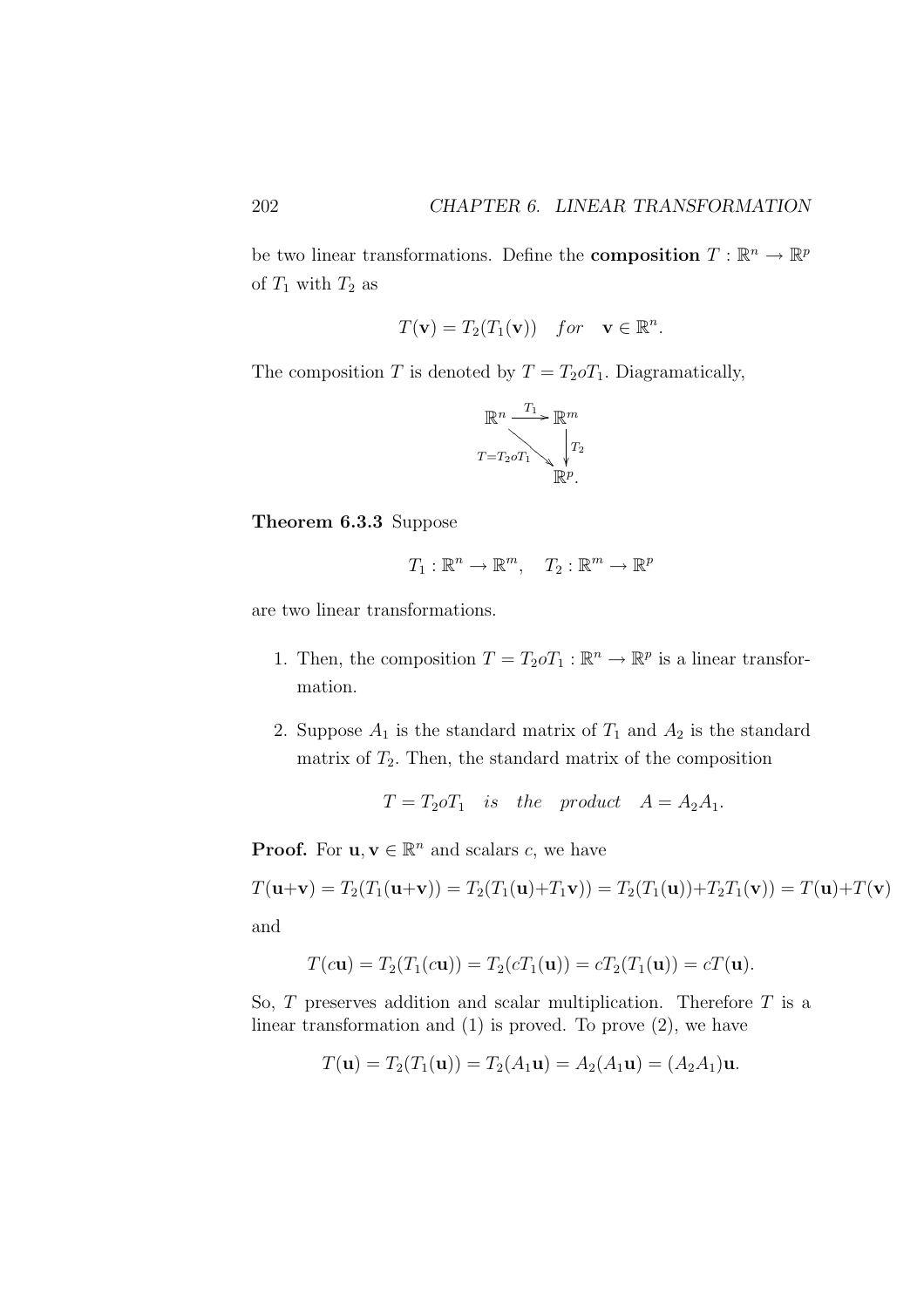Therefore  $T(\mathbf{e}_1)$  is the first column of  $A_2A_1$ ,  $T(\mathbf{e}_2)$  is the second column of  $A_2A_1$ , and so on. Therefore, the standard matrix of T is  $A_2A_1$ . The proof is complete.

Reading assignment: Read [Textbook, Examples 3; page 392].

Definition 6.3.4 Let

$$
T_1: \mathbb{R}^n \to \mathbb{R}^n, \quad T_2: \mathbb{R}^n \to \mathbb{R}^n
$$

be two linear transformations such that for every  $\mathbf{v} \in \mathbb{R}^n$  we have

$$
T_2(T_1(\mathbf{v})) = \mathbf{v} \quad and \quad T_1(T_2(\mathbf{v})) = \mathbf{v},
$$

then we say that  $T_2$  is the **inverse** of  $T_1$ , and we say that  $T_1$  is **invert**ible.

Such an inverse  $T_2$  of  $T_1$  is unique and is denoted by  $T_1^{-1}$ .

(Remark. Let  $End(\mathbb{R}^n)$  denote the set of all linear transformations  $T: \mathbb{R}^n \to \mathbb{R}^n$ . Then  $End(\mathbb{R}^n)$  has a binary operation by composition. The identity operation  $I : \mathbb{R}^n \to \mathbb{R}^n$  acts as the identitiy under this composition operation. The definition of inverse of  $T_1$  above, just corresponds to the inverse under this composition operation.)

**Theorem 6.3.5** Let  $T : \mathbb{R}^n \to \mathbb{R}^n$  be a linear transformations and let A be the standard matrix of T. Then, the following are equivalent,

- 1. T is invertible.
- 2. T is an isomorphism.
- 3. A is invertible.

And, if T is invertible, then the standard matrix of  $T^{-1}$  is  $A^{-1}$ .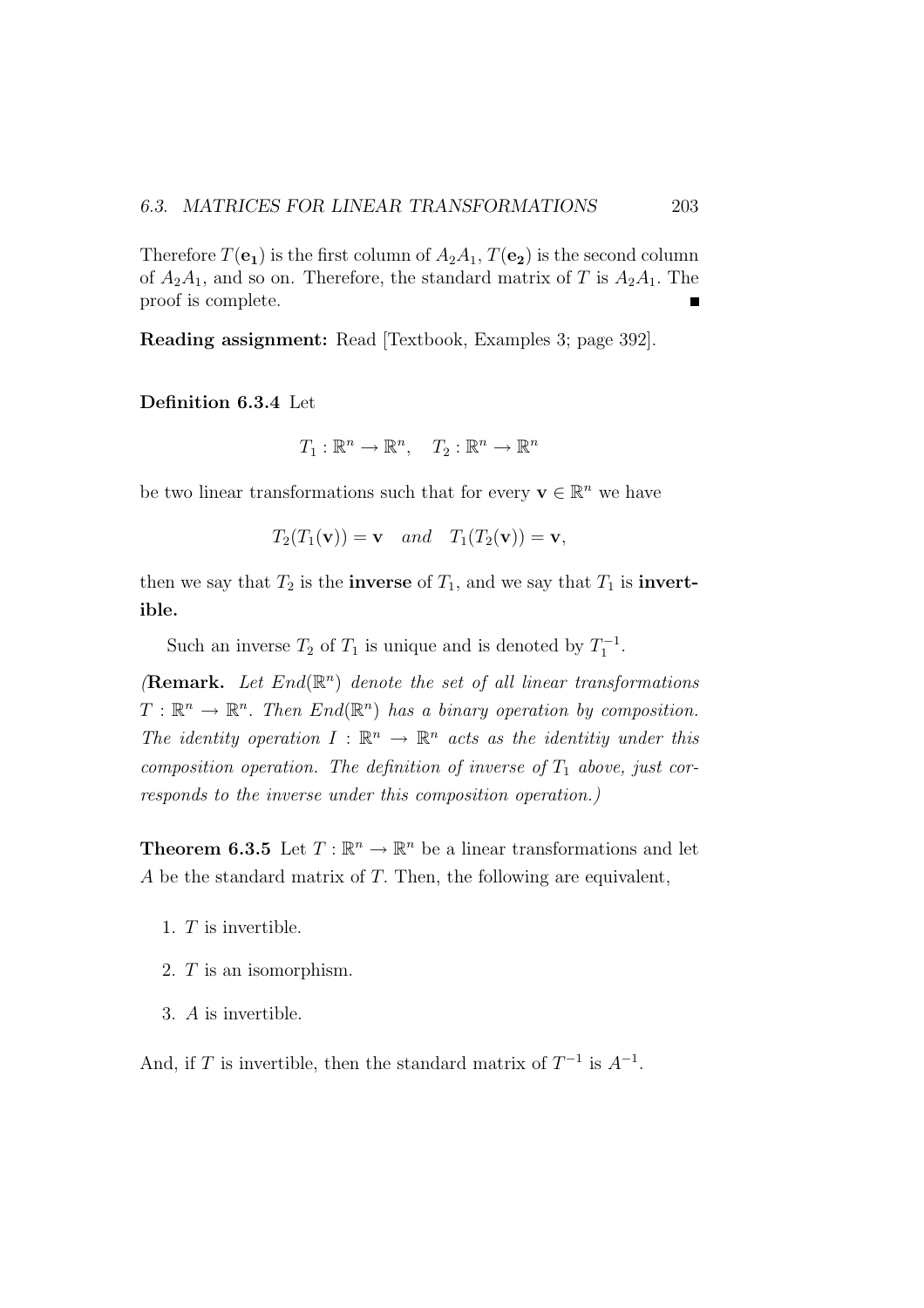**Proof.** (First, recall definition 6.2.1, that T is isomorphism if T is 1 to 1 and onto.)

**(Proof of** (1)  $\Rightarrow$  (2) :) Suppose T is invertible and  $T_2$  be the inverse. Suppose  $T(\mathbf{u}) = T(\mathbf{v})$ . Then,

$$
\mathbf{u} = T_2(T(\mathbf{u})) = T_2(T(\mathbf{v})) = \mathbf{v}.
$$

So, T is 1 to 1. Also, given  $\mathbf{u} \in \mathbb{R}^n$  we have

$$
\mathbf{u} = T(T_2(\mathbf{u})). \quad So, \quad T \quad onto \quad \mathbb{R}^n.
$$

So, T is an isomorphism.

(**Proof of**  $(2) \Rightarrow (3)$ :) So, assume T is an isomorphism. Then,

$$
A\mathbf{x} = \mathbf{0} \Rightarrow T(\mathbf{x}) = T(\mathbf{0}) \Rightarrow \mathbf{x} = \mathbf{0}.
$$

So,  $A$ **x** = 0 has an unique solution. Therefore A is invertible and (3) follows from (2).

(**Proof of** (3)  $\Rightarrow$  (1) :) Suppose A is invertible. Let  $T_2(\mathbf{x}) = A^{-1}\mathbf{x}$ , then  $T_2$  is a linear transformation and it is easily checked that  $T_2$  is the inverse of  $T$ . So,  $(1)$  follows from  $(3)$ . The proof is complete.

Reading assignment: Read [Textbook, Examples 4; page 393].

### 6.3.1 Nonstandard bases and general vector spaces

The above discussion about (standard) matrices of linear transformations T had to be restricted to linear transformations  $T : \mathbb{R}^n \to \mathbb{R}^m$ . This wa sbecause  $\mathbb{R}^n$  has a standard basis  $\{e_1, e_2, \ldots, e_n\}$  that we could use.

Suppose  $T: V \to W$  is a linear transformation between two abstract vector spaces  $V, W$ . Since  $V$  and  $W$  has no standard bases, we cannot associate a matrix to T. But, if we fix a basis  $B$  of  $V$  and  $B'$  of  $W$  we can associate a matrix to T. We do it as follows.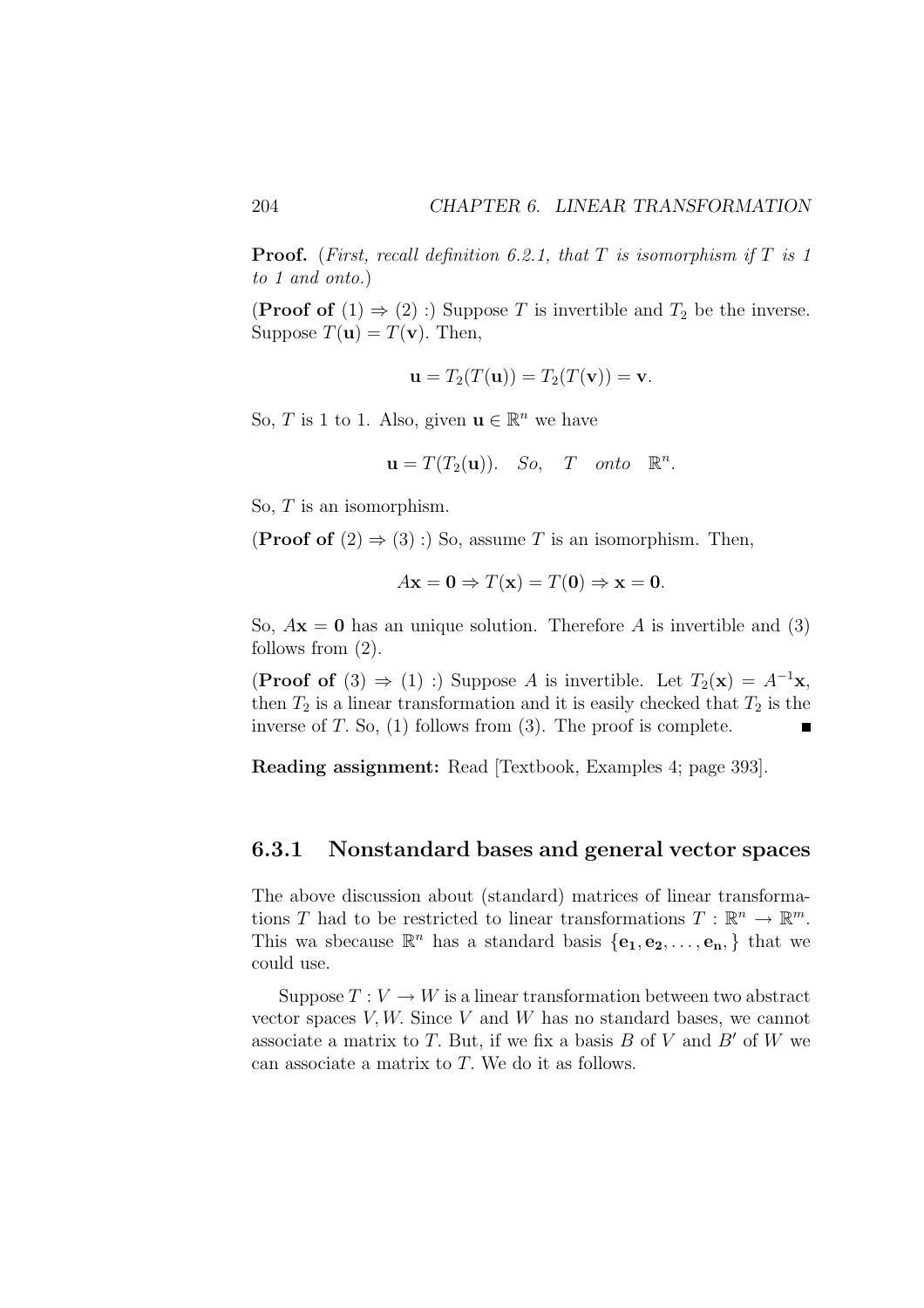**Theorem 6.3.6** Suppose  $T: V \to W$  is a linear transformation between two vector spaces  $V, W$ . Let

$$
B = {\mathbf{v}_1, \mathbf{v}_2, \dots, \mathbf{v}_n} \quad be \quad basis \quad of \quad V
$$

and

$$
B' = \{w_1, w_2, \dots, w_m\} \quad be \quad basis \quad of \quad w.
$$

We can write

$$
T(\mathbf{v_1}) = \begin{bmatrix} \mathbf{w_1} & \mathbf{w_2} & \cdots & \mathbf{w_m} \end{bmatrix} \begin{bmatrix} a_{11} \\ a_{21} \\ \cdots \\ a_{m1} \end{bmatrix}
$$

Writing similar equations for  $T(\mathbf{v_2}), \ldots, T(\mathbf{v_n})$ , we get

$$
\begin{bmatrix} T(\mathbf{v_1}) & T(\mathbf{v_2}) & \cdots & T(\mathbf{v_n}) \end{bmatrix} = \begin{bmatrix} \mathbf{w_1} & \mathbf{w_2} & \cdots & \mathbf{w_m} \end{bmatrix} \begin{bmatrix} a_{11} & a_{12} & \cdots & a_{1n} \\ a_{21} & a_{22} & \cdots & a_{2n} \\ \cdots & \cdots & \cdots & \cdots \\ a_{m1} & a_{m2} & \cdots & a_{mn} \end{bmatrix}
$$

Then, for  $\mathbf{v} = x_1 \mathbf{v_1} + x_2 \mathbf{v_2} + \cdots + x_n \mathbf{v_n}$ , We have

$$
T(\mathbf{v}) = \begin{bmatrix} \mathbf{w_1} & \mathbf{w_2} & \cdots & \mathbf{w_m} \end{bmatrix} \begin{bmatrix} a_{11} & a_{12} & \cdots & a_{1n} \\ a_{21} & a_{22} & \cdots & a_{2n} \\ \cdots & \cdots & \cdots & \cdots \\ a_{m1} & a_{m2} & \cdots & a_{mn} \end{bmatrix} \begin{bmatrix} x_1 \\ x_2 \\ \cdots \\ x_n \end{bmatrix}.
$$

Write  $A = [a_{ij}]$ . Then, T is determined by A, with respect to bases  $B,B'.$ 

#### Exercise 6.3.7 (Ex. 6, p. 397) Let

$$
T(x, y, z) = (5x - 3y + z, 2z + 4y, 5x + 3y).
$$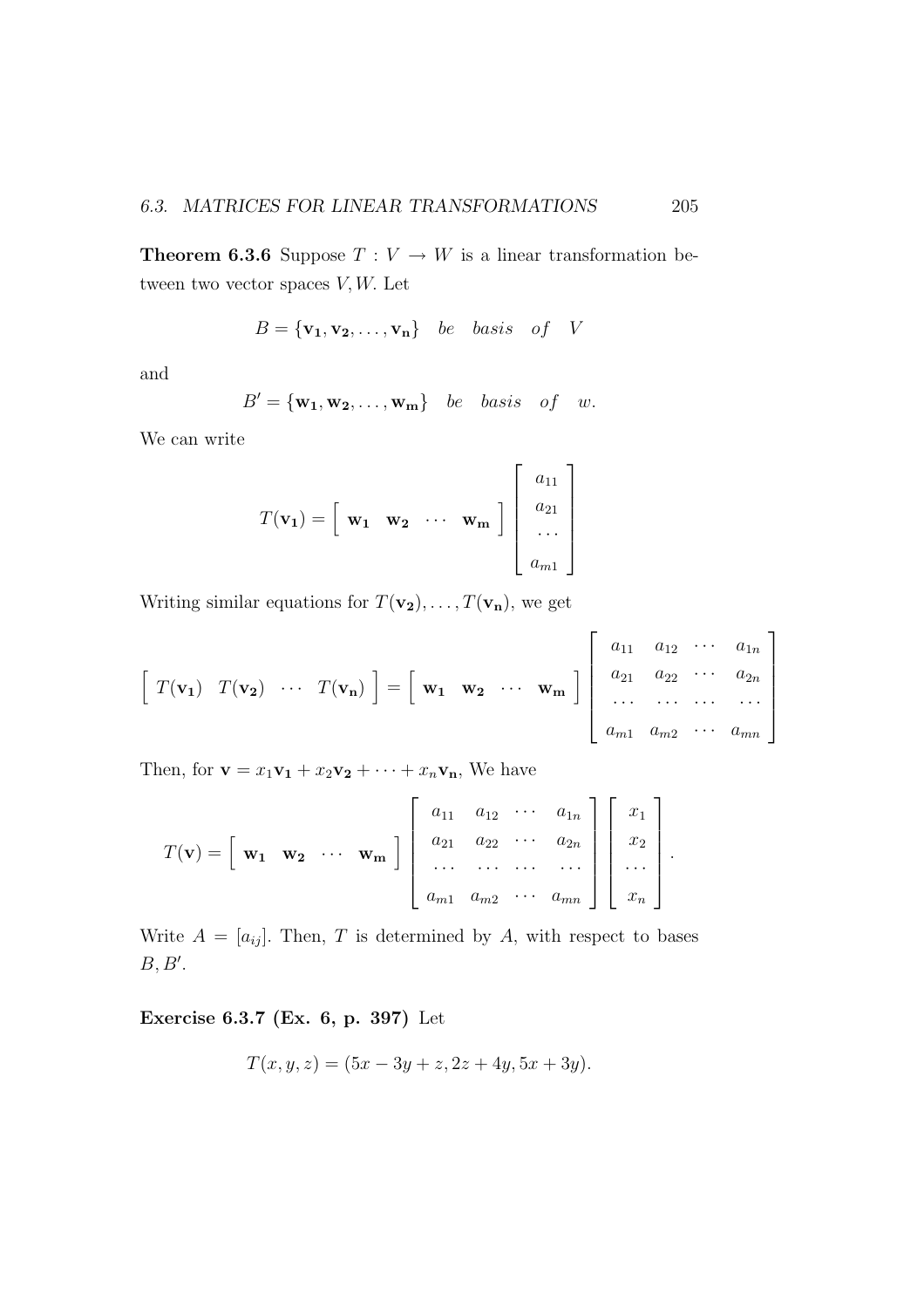What is the standard matrix of T?

**Solution:** We have  $T : \mathbb{R}^3 \to \mathbb{R}^3$ . We write vectors  $\mathbf{x} \in \mathbb{R}^3$  as columns

$$
\mathbf{x} = \begin{bmatrix} x \\ y \\ z \end{bmatrix} \quad \text{instead} \quad \text{of} \quad (x, y, z).
$$

Recall the standard basis

$$
\mathbf{e_1} = \begin{bmatrix} 1 \\ 0 \\ 0 \end{bmatrix}, \quad \mathbf{e_2} = \begin{bmatrix} 0 \\ 1 \\ 0 \end{bmatrix}, \quad \mathbf{e_3} = \begin{bmatrix} 0 \\ 0 \\ 1 \end{bmatrix} \quad \text{of} \quad \mathbb{R}^3.
$$

We have

$$
T(\mathbf{e_1}) = \begin{bmatrix} 5 \\ 0 \\ 5 \end{bmatrix}, \quad T(\mathbf{e_2}) = \begin{bmatrix} -3 \\ 4 \\ 3 \end{bmatrix}, \quad T(\mathbf{e_3}) = \begin{bmatrix} 1 \\ 2 \\ 0 \end{bmatrix}.
$$

So, the standard matrix of  $T$  is

$$
A = \begin{bmatrix} 5 & -3 & 1 \\ 0 & 4 & 2 \\ 5 & 3 & 0 \end{bmatrix}.
$$

Exercise 6.3.8 (Ex. 12, p. 397) Let

$$
T(x, y, z) = (2x + y, 3y - z).
$$

Write down the standard matrix of T and use it to find  $T(0, 1, -1)$ .

**Solution:** In this case,  $T : \mathbb{R}^3 \to \mathbb{R}^2$ . With standard basis  $e_1, e_2, e_3$  as in exercise 6.3.7, we have

$$
T(\mathbf{e_1}) = \begin{bmatrix} 2 \\ 0 \end{bmatrix}, \quad T(\mathbf{e_2}) = \begin{bmatrix} 1 \\ 3 \end{bmatrix}, \quad T(\mathbf{e_3}) = \begin{bmatrix} 0 \\ -1 \end{bmatrix}.
$$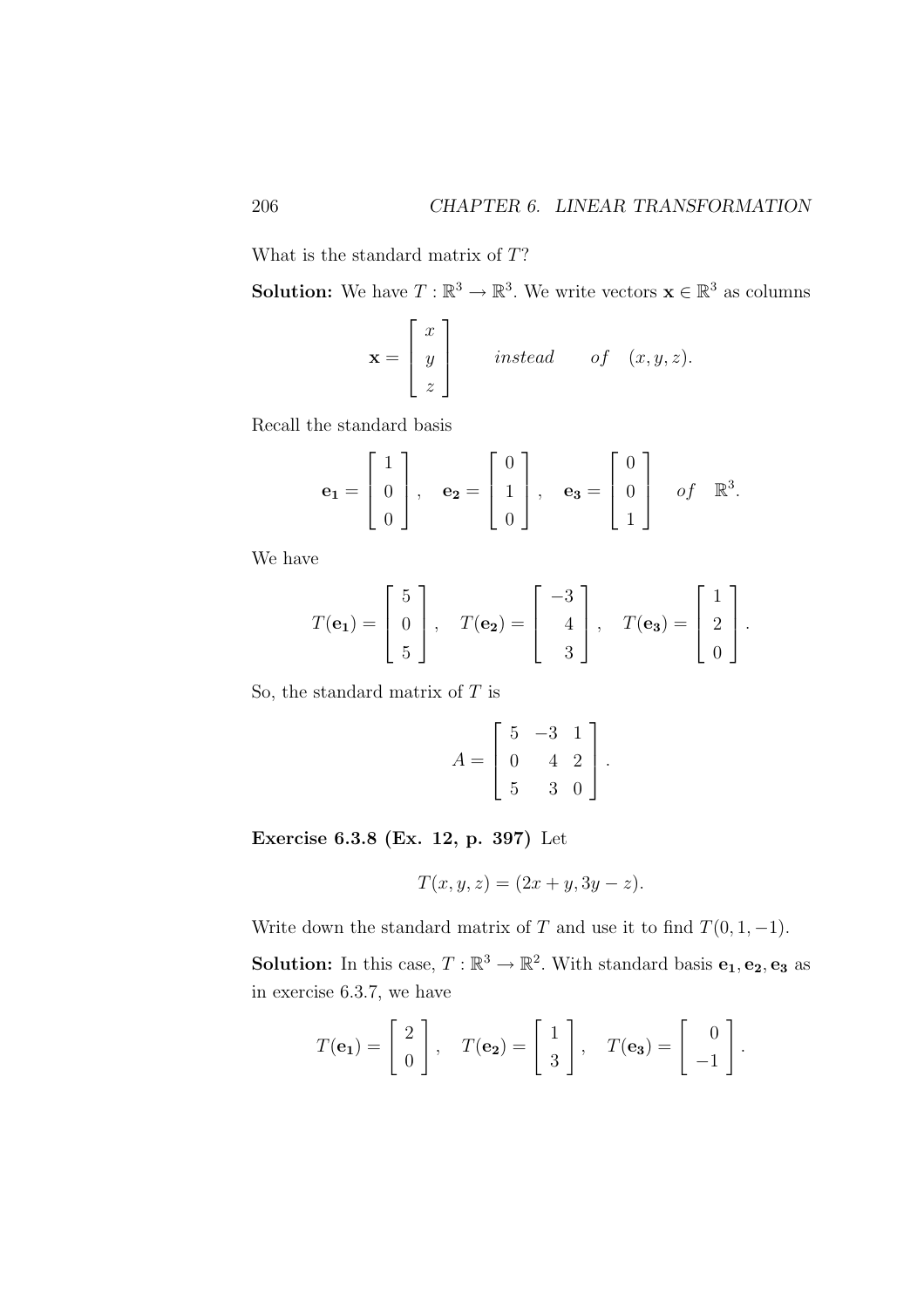So, the standard matrix of  $T$  is

$$
A = \left[ \begin{array}{rrr} 2 & 1 & 0 \\ 0 & 3 & -1 \end{array} \right].
$$

Therefore,

$$
T(0,1,-1) = A \begin{bmatrix} 0 \\ 1 \\ -1 \end{bmatrix} = \begin{bmatrix} 2 & 1 & 0 \\ 0 & 3 & -1 \end{bmatrix} \begin{bmatrix} 0 \\ 1 \\ -1 \end{bmatrix} = \begin{bmatrix} 1 \\ 4 \end{bmatrix}.
$$

We will write our answer in as a row:  $T(0, 1, -1) = (1, 4)$ .

Exercise 6.3.9 (Ex. 18, p. 397) Let  $T$  be the reflection in the line  $y = x$  in  $\mathbb{R}^2$ . So,  $T(x, y) = (y, x)$ .

1. Write down the standard matrix of T.

**Solution:** In this case,  $T : \mathbb{R}^2 \to \mathbb{R}^2$ . With standard basis  $\mathbf{e}_1 =$  $(1,0)^T$ ,  ${\bf e_2} = (0,1)^T$ , we have

$$
T(\mathbf{e_1}) = \begin{bmatrix} 0 \\ 1 \end{bmatrix}, \quad T(\mathbf{e_2}) = \begin{bmatrix} 1 \\ 0 \end{bmatrix}.
$$

So, the standard matrix of  $T$  is

$$
A = \left[ \begin{array}{cc} 0 & 1 \\ 1 & 0 \end{array} \right].
$$

2. Use the standard matrix to compute  $T(3, 4)$ .

**Solution:** Of course, we know  $T(3, 4) = (4, 3)$ . They want use to use the standard matrix to get the same answer. We have

$$
T(3,4) = A \begin{bmatrix} 3 \\ 4 \end{bmatrix} = \begin{bmatrix} 0 & 1 \\ 1 & 0 \end{bmatrix} \begin{bmatrix} 3 \\ 4 \end{bmatrix} = \begin{bmatrix} 4 \\ 3 \end{bmatrix} \quad or \quad T(3,4) = (4,3).
$$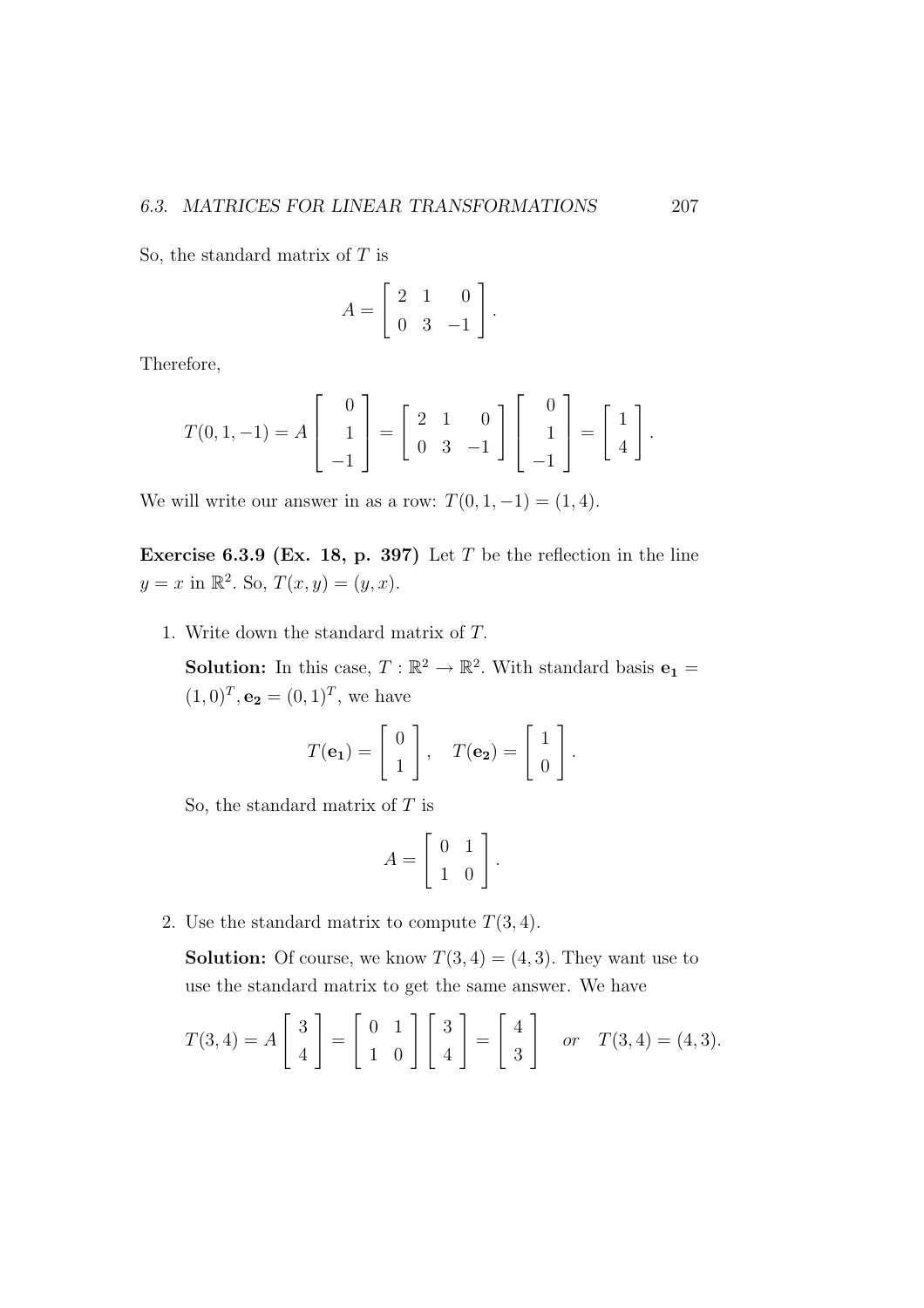**Lemma 6.3.10** Suppose  $T : \mathbb{R}^2 \to \mathbb{R}^2$  is the counterclockwise rotation by a fixed angle  $\theta$ . Then

$$
T(x,y) = \begin{bmatrix} \cos \theta & -\sin \theta \\ \sin \theta & \cos \theta \end{bmatrix} \begin{bmatrix} x \\ y \end{bmatrix}.
$$

Proof. We can write

$$
x = r \cos \phi
$$
,  $y = r \sin \phi$ , where  $r = \sqrt{x^2 + y^2}$ ,  $\tan \phi = y/x$ .

By definition

$$
T(x, y) = (r \cos(\phi + \theta), r \sin(\phi + \theta)).
$$

Using trig-formulas

$$
r\cos(\phi+\theta) = r\cos\phi\cos\theta - r\sin\phi\sin\theta = x\cos\theta - y\sin\theta
$$

and

$$
r\sin(\phi+\theta) = r\sin\phi\cos\theta + r\cos\phi\sin\theta = y\cos\theta + x\sin\theta.
$$

So,

$$
T(x,y) = \begin{bmatrix} \cos \theta & -\sin \theta \\ \sin \theta & \cos \theta \end{bmatrix} \begin{bmatrix} x \\ y \end{bmatrix}
$$

.

The proof is complete.

Exercise 6.3.11 (Ex. 22, p. 397) Let T be the counterclockwise rotation in  $\mathbb{R}^2$  by angle 120<sup>o</sup>.

1. Write down the standard matrix of T.

**Solution:** We use lemma 6.3.10, with  $\theta = 120^{\circ}$ . So, the standard matrix of  $T$  is

$$
A = \begin{bmatrix} \cos \theta & -\sin \theta \\ \sin \theta & \cos \theta \end{bmatrix} = \begin{bmatrix} \cos 120 & -\sin 120 \\ \sin 120 & \cos 120 \end{bmatrix} = \begin{bmatrix} -.5 & -\frac{\sqrt{3}}{2} \\ \frac{\sqrt{3}}{2} & -.5 \end{bmatrix}.
$$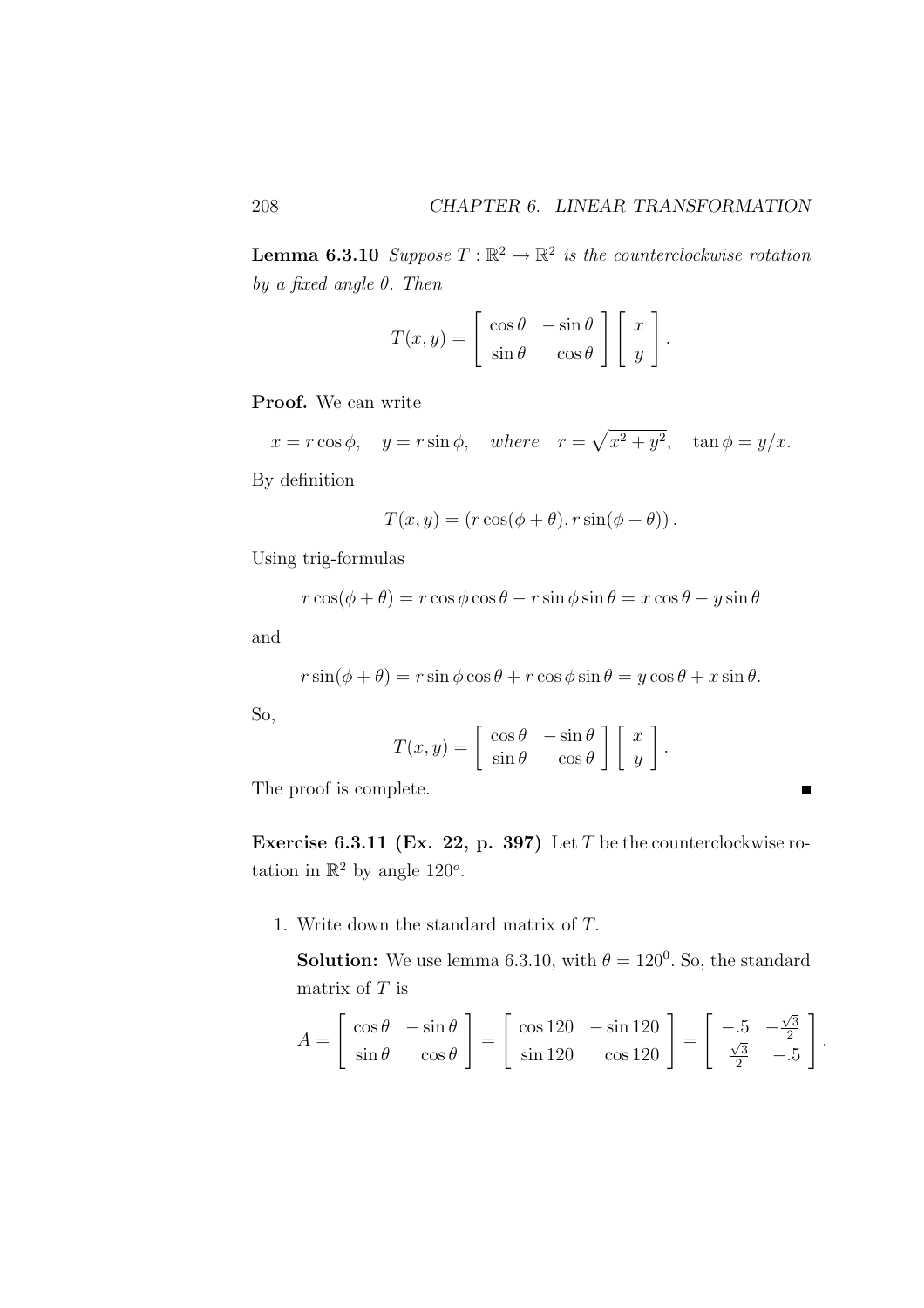2. Compute  $T(2, 2)$ .

Solution: We have

$$
T(2,2) = A\begin{bmatrix} 2\\2 \end{bmatrix} = \begin{bmatrix} -.5 & -\frac{\sqrt{3}}{2} \\ \frac{\sqrt{3}}{2} & -.5 \end{bmatrix} \begin{bmatrix} 2\\2 \end{bmatrix} = \begin{bmatrix} -1 - \sqrt{3} \\ -1 + \sqrt{3} \end{bmatrix}.
$$

We write our answer as rows:  $T(2, 2) = (-1 - \sqrt{3}, -1 + \sqrt{3}).$ 

Exercise 6.3.12 (Ex. 32, p. 397) Let  $T$  be the projection on to the vector  $\mathbf{w} = (-1, 5)$  in  $\mathbb{R}^2 : T(\mathbf{u}) = proj_{\mathbf{w}}(\mathbf{u})$ .

1. Find the standard matrix.

Solution: See definition 6.1.4.

$$
T(x,y) = proj_{\mathbf{w}}(x,y) = \frac{\mathbf{w} \cdot (x,y)}{\|\mathbf{w}\|^2} \mathbf{w} = \frac{(1, -5) \cdot (x,y)}{\|(1, -5)\|^2} (1, -5) = \frac{x - 5y}{26} (1, -5)
$$

$$
= \left(\frac{x - 5y}{26}, \frac{-5x + 25y}{26}\right).
$$

So, with  $\mathbf{e_1} = (1,0)^T$ ,  $\mathbf{e_2} = (0,1)^T$  we have (write/think everything as columns):

$$
T(\mathbf{e_1}) = \begin{bmatrix} \frac{1}{26} \\ -\frac{5}{26} \end{bmatrix}, \qquad T(\mathbf{e_2}) = \begin{bmatrix} -\frac{5}{26} \\ \frac{25}{26} \end{bmatrix}
$$

So, the standard matrix is

$$
A = \begin{bmatrix} \frac{1}{26} & -\frac{5}{26} \\ -\frac{5}{26} & \frac{25}{26} \end{bmatrix}.
$$

2. Compute  $T(2,3)$ .

Solution: We have

$$
T(2,3) = A\begin{bmatrix} 2\\3 \end{bmatrix} = \begin{bmatrix} \frac{1}{26} & -\frac{5}{26} \\ -\frac{5}{26} & \frac{25}{26} \end{bmatrix} \begin{bmatrix} 2\\3 \end{bmatrix} = \begin{bmatrix} -.5\\ \frac{65}{26} \end{bmatrix}.
$$

We write our answer in row-form:  $T(2,3) = \left(-.5, \frac{65}{26}\right)$ .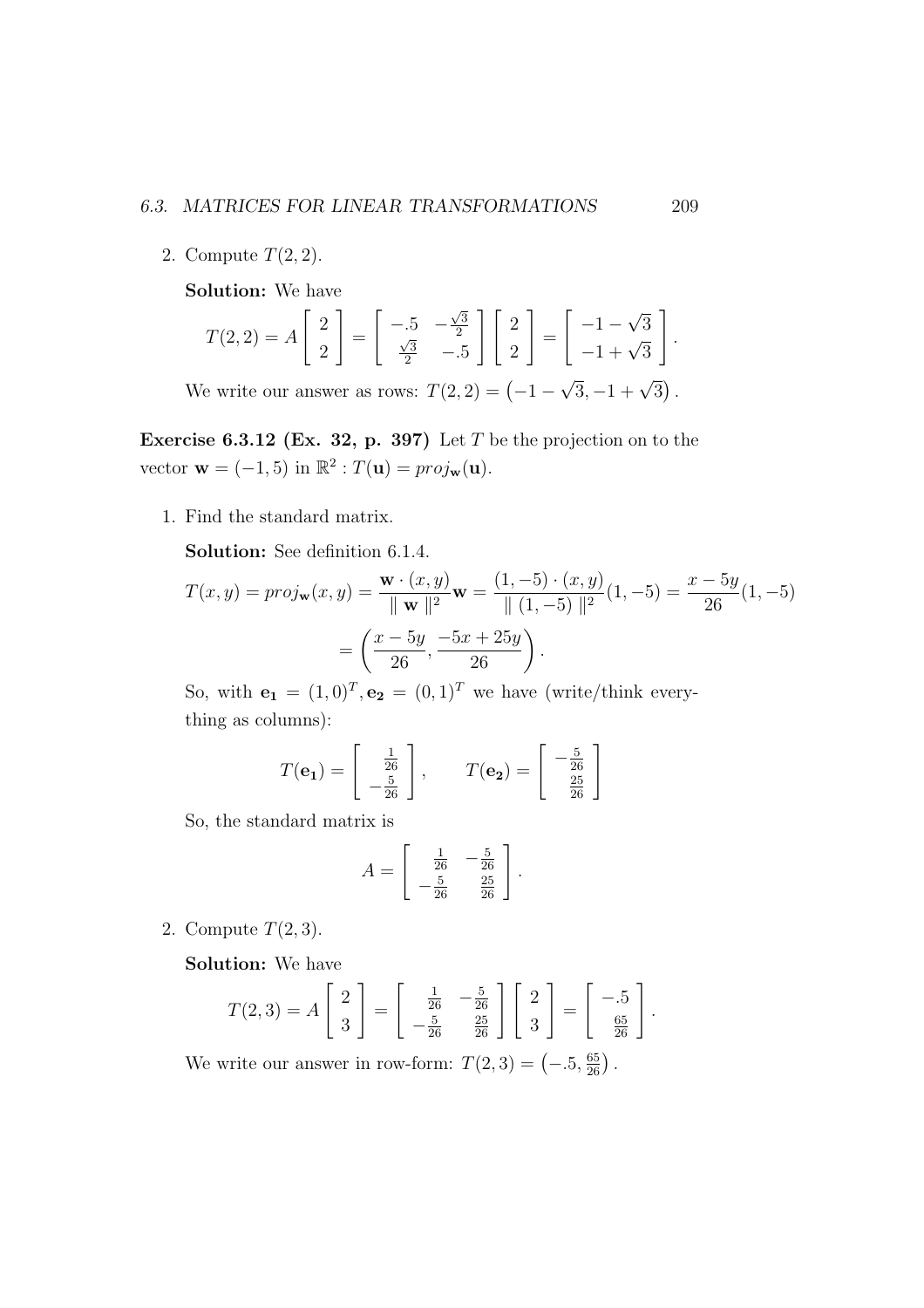Exercise 6.3.13 (Ex. 36, p. 397) Let

$$
T(x, y, z) = (3x - 2y + z, 2x - 3y, y - 4z).
$$

1. Write down the standard matrix of T.

**Solution:** with  $\mathbf{e}_1 = (1, 0, 0)^T$ ,  $\mathbf{e}_2 = (0, 1, 0)^T$ ,  $\mathbf{e}_3 = (0, 0, 1)^T$  we have (write/think everything as columns):

$$
T(\mathbf{e_1}) = \begin{bmatrix} 3 \\ 2 \\ 0 \end{bmatrix}, \quad T(\mathbf{e_2}) = \begin{bmatrix} -2 \\ -3 \\ 1 \end{bmatrix}, \quad T(\mathbf{e_2}) = \begin{bmatrix} 1 \\ 0 \\ -4 \end{bmatrix}.
$$

So, the standard matrix is

$$
A = \begin{bmatrix} 3 & -2 & 1 \\ 2 & -3 & 0 \\ 0 & 1 & -4 \end{bmatrix}.
$$

2. Compute  $T(2, -1, -1)$ . Solution: We have

$$
T(2,-1,-1) = A \begin{bmatrix} 2 \\ -1 \\ -1 \end{bmatrix} = \begin{bmatrix} 3 & -2 & 1 \\ 2 & -3 & 0 \\ 0 & 1 & -4 \end{bmatrix} \begin{bmatrix} 2 \\ -1 \\ -1 \end{bmatrix} = \begin{bmatrix} 7 \\ 7 \\ 3 \end{bmatrix}.
$$

Exercise 6.3.14 (Ex. 40, p. 397) Let

$$
T_1 : \mathbb{R}^2 \to \mathbb{R}^2
$$
,  $T_1(x, y) = (x - 2y, 2x + 3y)$ 

and

$$
T_2: \mathbb{R}^2 \to \mathbb{R}^2, \quad T_2(x, y) = (y, 0).
$$

Compute the standard matrices of  $T = T_2 \sigma T_1$  and  $T' = T_1 T_2$ . Solution: We solve it in three steps: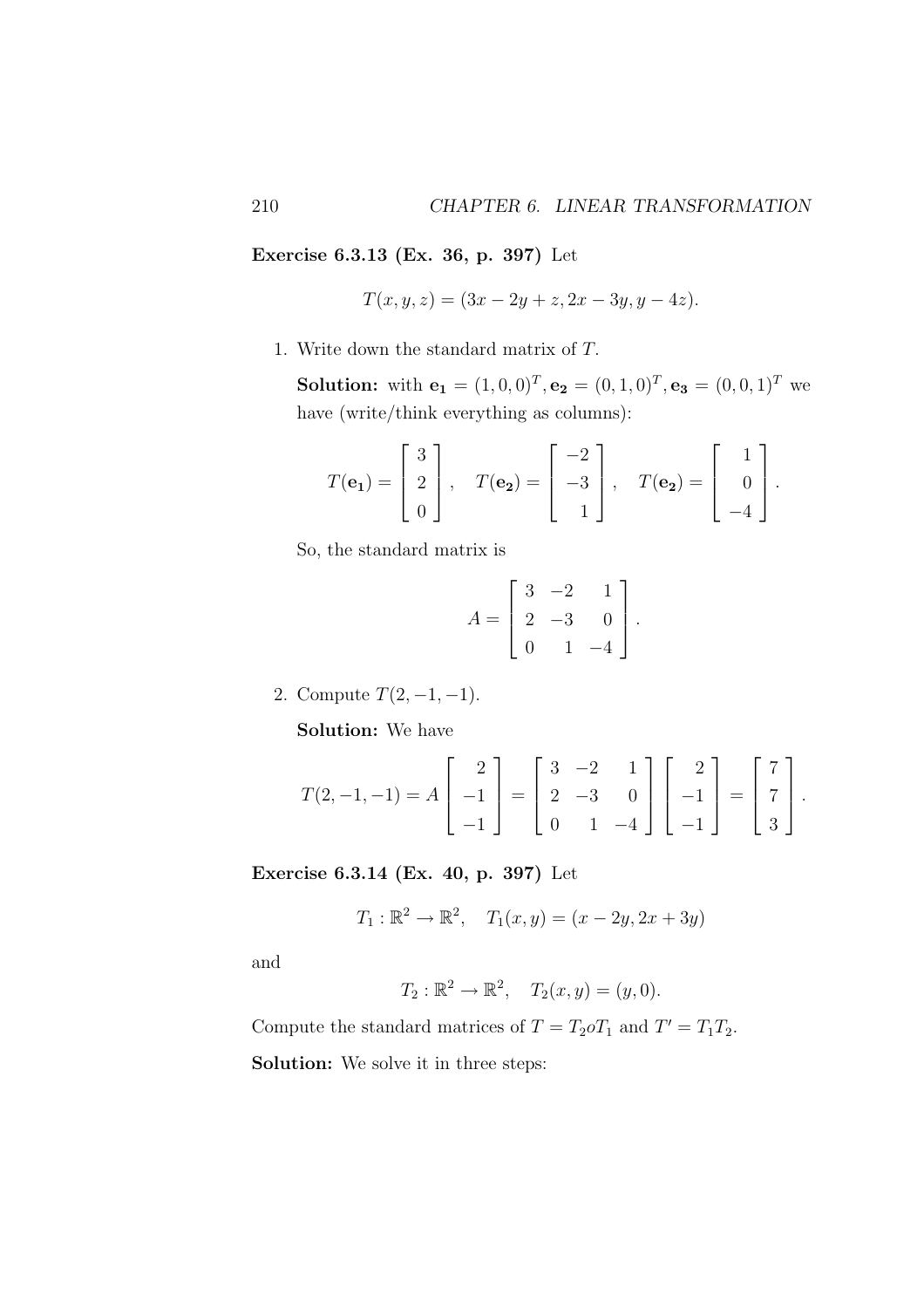Step-1: First, compute the standard matrix of  $T_1$ . With  $\mathbf{e}_1 = (1,0)^T$ ,  $\mathbf{e}_2 =$  $(0, 1)^T$  we have (write/think everything as columns):

$$
T_1(\mathbf{e_1}) = \begin{bmatrix} 1 \\ 2 \end{bmatrix}, \qquad T_1(\mathbf{e_2}) = \begin{bmatrix} -2 \\ 3 \end{bmatrix}
$$

So, the standard matrix of  $T_1$  is

$$
A_1 = \left[ \begin{array}{cc} 1 & -2 \\ 2 & 3 \end{array} \right].
$$

Step-2: Now, compute the standard matrix of  $T_2$ . With  $\mathbf{e}_1 = (1,0)^T$ ,  $\mathbf{e}_2 =$  $(0, 1)^T$  we have :

$$
T_2(\mathbf{e_1}) = \begin{bmatrix} 0 \\ 0 \end{bmatrix}, \qquad T_2(\mathbf{e_2}) = \begin{bmatrix} 1 \\ 0 \end{bmatrix}
$$

So, the standard matrix of  $T_2$  is

$$
A_2 = \left[ \begin{array}{cc} 0 & 1 \\ 0 & 0 \end{array} \right].
$$

Step-3 By theorem 6.3.3, the standard matrix of  $T = T_2T_1$  is

$$
A_2 A_1 = \begin{bmatrix} 0 & 1 \\ 0 & 0 \end{bmatrix} \begin{bmatrix} 1 & -2 \\ 2 & 3 \end{bmatrix} = \begin{bmatrix} 2 & 3 \\ 0 & 0 \end{bmatrix}. \quad So, \quad T(x, y) = (2x + 3y, 0).
$$

Similarly, the standard matrix of  $T' = T_1 T_2$  is

$$
A_1 A_2 = \begin{bmatrix} 1 & -2 \\ 2 & 3 \end{bmatrix} \begin{bmatrix} 0 & 1 \\ 0 & 0 \end{bmatrix} = \begin{bmatrix} 0 & 1 \\ 0 & 2 \end{bmatrix}. \quad So, \quad T'(x, y) = (y, 2y).
$$

Exercise 6.3.15 (Ex. 46, p. 397) Determine whether

$$
T(x,y) = (x+2y, x-2y).
$$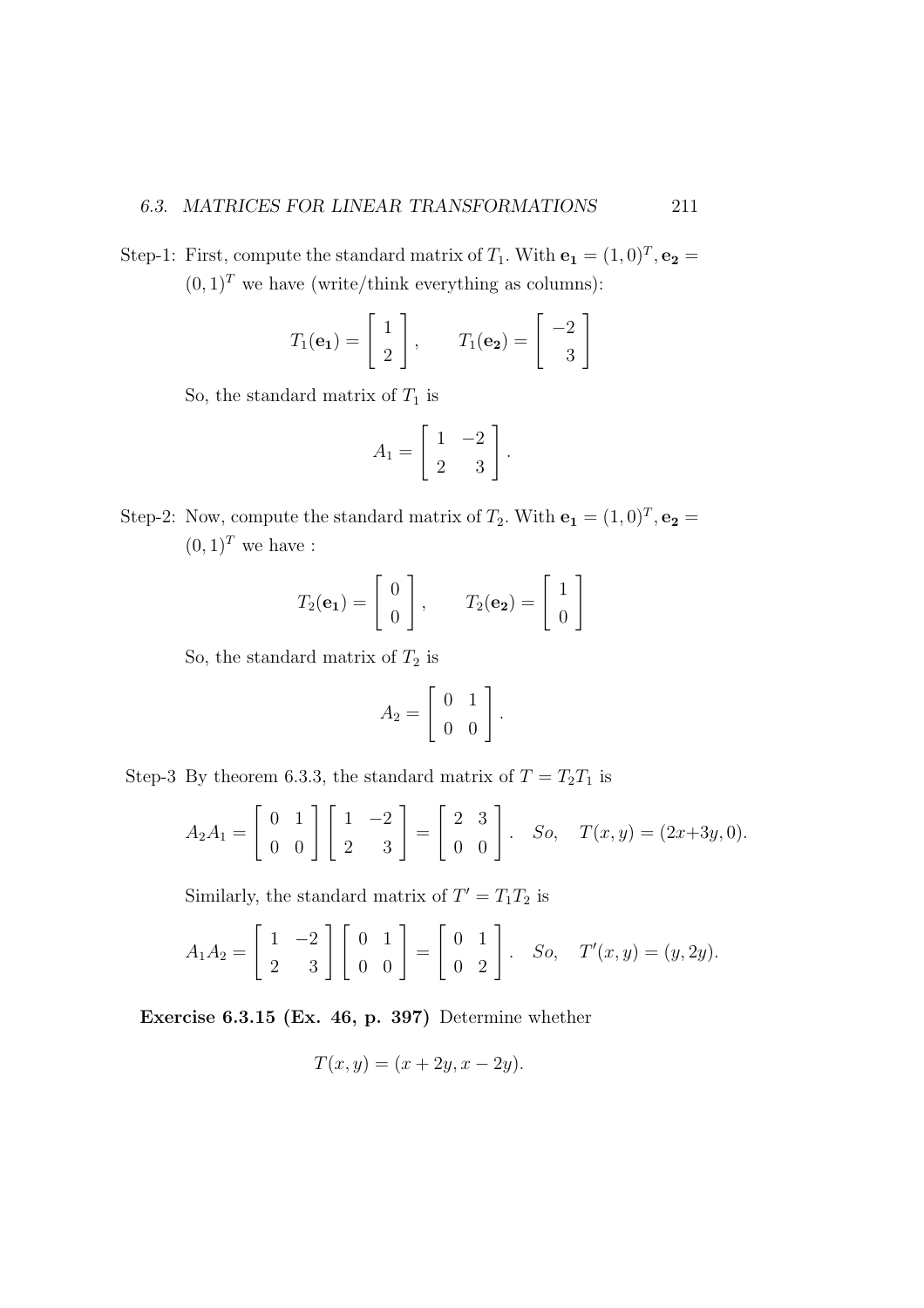is invertible or not.

Solution: Because of theorem 6.3.5, we will check whether the standard matrix of  $T$  is invertible or not.

With  ${\bf e}_1 = (1,0)^T, {\bf e}_2 = (0,1)^T$  we have :

$$
T(\mathbf{e_1}) = \begin{bmatrix} 1 \\ 1 \end{bmatrix}, \qquad T(\mathbf{e_2}) = \begin{bmatrix} 2 \\ -2 \end{bmatrix}
$$

So, the standard matrix of  $T$  is

$$
A = \left[ \begin{array}{cc} 1 & 2 \\ 1 & -2 \end{array} \right].
$$

Note, det  $A = -4 \neq 0$ . So, T is invertible and hence T is invertible.

Exercise 6.3.16 (Ex. 58, p. 397) Determine whether

$$
T(x,y) = (x - y, 0, x + y).
$$

Use  $B = {\mathbf{v_1} = (1, 2), \mathbf{v_2} = (1, 1)}$  as basis of the domain  $\mathbb{R}^2$  and  $B' = {\mathbf{w_1}} = (1, 1, 1), \mathbf{w_2} = (1, 1, 0), \mathbf{w_3} = (0, 1, 1)$  as basis of codomain  $\mathbb{R}^3$ . Compute matrix of T with respect to B, B'.

Solution: We use theorem 6.3.6. We have

$$
T(\mathbf{u_1}) = T(1,2) = (-1,0,3), \quad T(\mathbf{u_2}) = T(1,1) = (0,0,2).
$$

We solve the equation:

$$
(-1,0,3) = a\mathbf{w_1} + b\mathbf{w_2} + c\mathbf{w_3} = a(1,1,1) + b(1,1,0) + c(0,1,1)
$$

and we have

$$
(-1,0,3) = 2(1,1,1) - 3(1,1,0) + 1(0,1,1) = \begin{bmatrix} \mathbf{w_1} & \mathbf{w_2} & \mathbf{w_3} \end{bmatrix} \begin{bmatrix} 2 \\ -3 \\ 1 \end{bmatrix}.
$$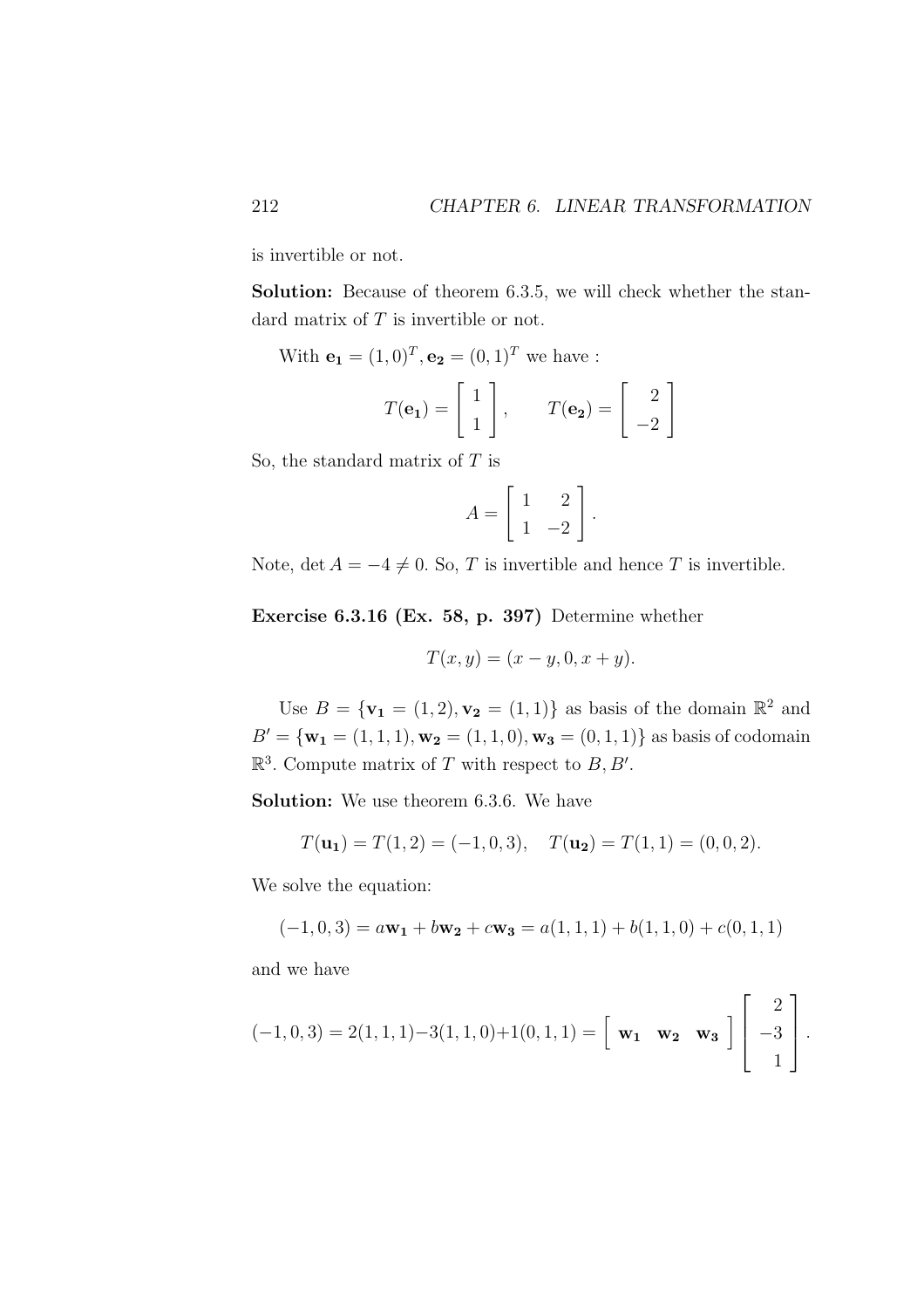Similarly, we solve

$$
(0,0,2) = a\mathbf{w_1} + b\mathbf{w_2} + c\mathbf{w_3} = a(1,1,1) + b(1,1,0) + c(0,1,1)
$$

and we have

$$
(0,0,2) = 2(1,1,1) - 2(1,1,0) + 0(0,1,1) = \begin{bmatrix} \mathbf{w_1} & \mathbf{w_2} & \mathbf{w_3} \end{bmatrix} \begin{bmatrix} 2 \\ -2 \\ 0 \end{bmatrix}.
$$

So, the matrix of T with respect to the bases  $B, B'$  is

$$
A = \begin{bmatrix} 2 & 2 \\ -3 & -2 \\ 1 & 0 \end{bmatrix}.
$$

## 6.4 Transition Matrices and Similarity

We will skip this section. I will just explain the section heading. You know what are Transition matrices of a linear transformation  $T: V \rightarrow$ W. They are a matrices described in theorem 6.3.6.

**Definition 6.4.1** Suppose A, B are two square matrices of size  $n \times n$ . We say  $A, B$  are **similar**, if  $A = P^{-1}BP$  for some invertible matrix P.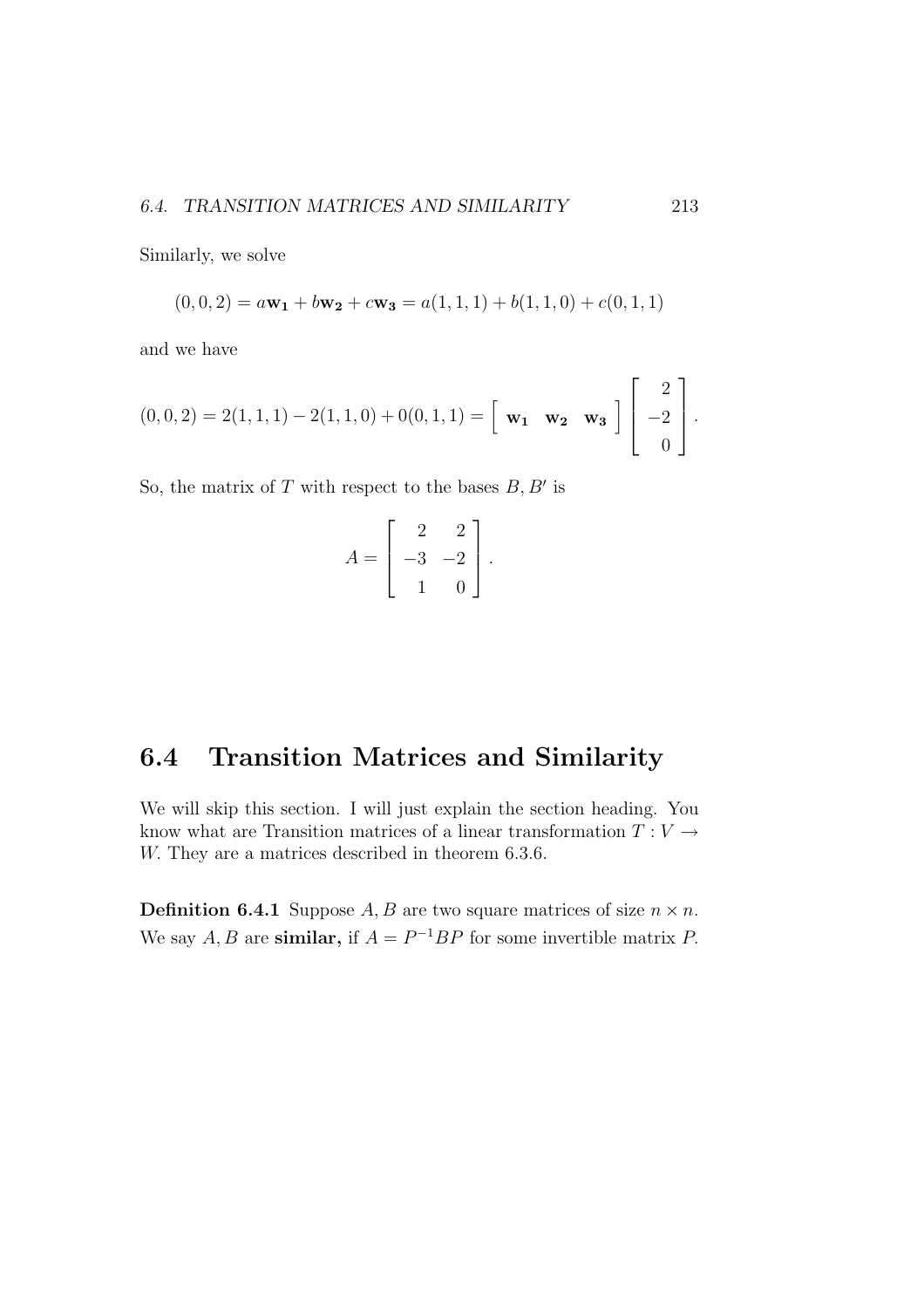## 6.5 Applications of Linear Trans.

Homework: [Textbook, §6.5 Ex. 11 (a), 13 (a), 25, 27, 29, 35, 37, 39, 43, 49, 51, 53, 55, 63, 65; page 414-415].

In this section, we discuss geometric interpretations of linear transformations represented by  $2 \times 2$  elementary matrices.

**Proposition 6.5.1** Let A be a  $2 \times 2$  matrix and

$$
T(x,y) = A \left[ \begin{array}{c} x \\ y \end{array} \right].
$$

We will write the right hand side as a row, which is an abuse of natation.

1. If

$$
A = \begin{bmatrix} -1 & 0 \\ 0 & 1 \end{bmatrix}, \quad then \quad T(x, y) = A \begin{bmatrix} x \\ y \end{bmatrix} = (-x, y)^T
$$

represents the reflection in y−axis. See [Textbook, Example 1 (a), p.407] for the diagram.

2. If

$$
A = \begin{bmatrix} 1 & 0 \\ 0 & -1 \end{bmatrix}, \quad then \quad T(x, y) = A \begin{bmatrix} x \\ y \end{bmatrix} = (x, -y)^T
$$

represents the reflection in x−axis. See [Textbook, Example 1 (b), p.407] for the diagram.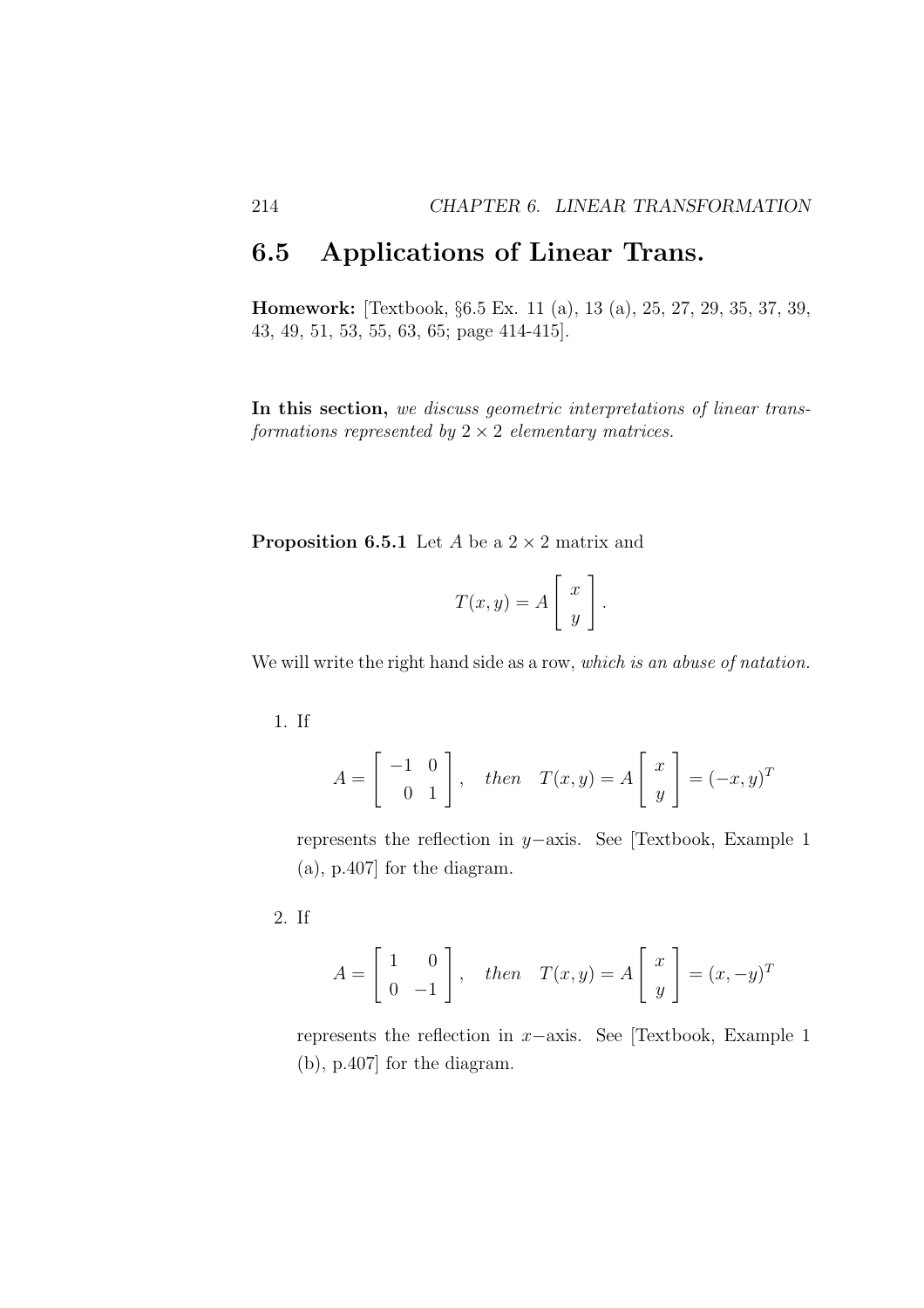3. If

$$
A = \begin{bmatrix} 0 & 1 \\ 1 & 0 \end{bmatrix}, \quad then \quad T(x, y) = A \begin{bmatrix} x \\ y \end{bmatrix} = (y, x)^T
$$

represents the reflection in line  $y = x$ . See [Textbook, Example 1] (c), p.407] for the diagram.

4. If

$$
A = \begin{bmatrix} k & 0 \\ 0 & 1 \end{bmatrix}, \quad then \quad T(x, y) = A \begin{bmatrix} x \\ y \end{bmatrix} = (kx, y)^T.
$$

If  $k > 1$ , then T represents expansion in horizontal direction and  $0 < k < 1$ , then T represents contraction in horizontal direction. See [Textbook, Example 2 Fig 6.12 , p.409] for diagrams.

5. If

$$
A = \begin{bmatrix} 1 & 0 \\ 0 & k \end{bmatrix}, \quad \text{then} \quad T(x, y) = A \begin{bmatrix} x \\ y \end{bmatrix} = (x, ky)^T.
$$

If  $k > 1$ , then T represents expansion in vertical direction and  $0 < k < 1$ , then T represents contraction in vertical direction. See [Textbook, Example 2 Fig 6.13, p.409] for diagrams.

6. If

$$
A = \begin{bmatrix} 1 & k \\ 0 & 1 \end{bmatrix}, \quad then \quad T(x, y) = A \begin{bmatrix} x \\ y \end{bmatrix} = (x + ky, y)^T.
$$

Then T represents horizontal shear. (Assume  $k > 0$ .) The upperhalf plane are sheared to right and lower-half plane are sheared to left. The points on the x−axis reamain fixed. See [Textbook, Example 3, fig 6.14, p.409] for diagrams.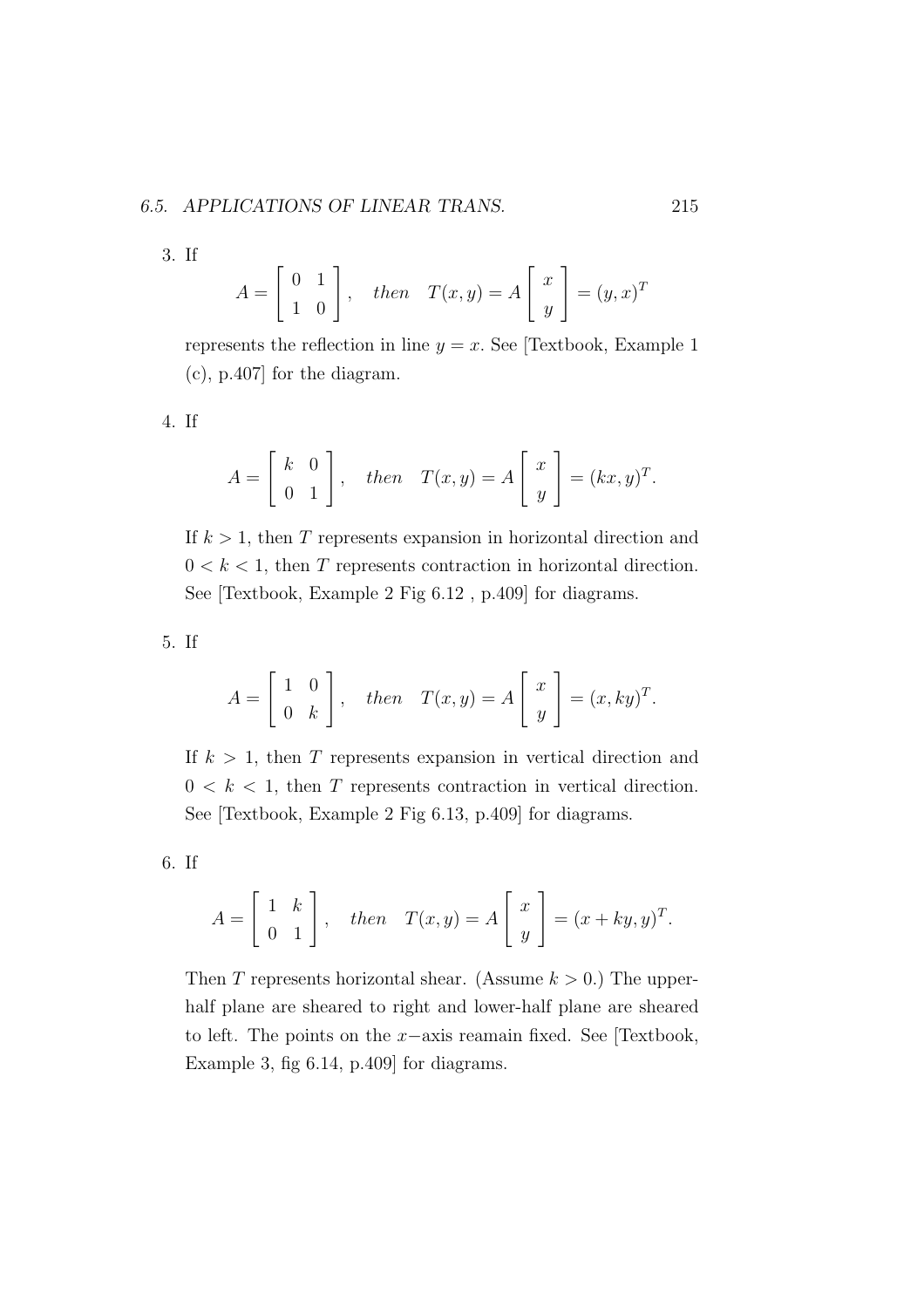7. If

$$
A = \begin{bmatrix} 1 & 0 \\ k & 1 \end{bmatrix}, \quad then \quad T(x, y) = A \begin{bmatrix} x \\ y \end{bmatrix} = (x, kx + y)^T.
$$

Then T represents vertical shear. (Assume  $k > 0$ .) The righthalf-plane are sheared to upward and left-half-plane are sheared to downward. The points on the y−axis reamain fixed. See [Textbook, Example 3, fig 6.15, p.409] for diagrams.

### 6.5.1 Computer Graphics

Linear transformations are used in computer graphics to move figures on the computer screens. I am sure all kinds of linear (and nonlinear) transformations are used. Here, we will only deal with rotations by an angle  $\theta$ , around (1) x–axis, (2) y–axis and (3) z–axis as follows:

**Proposition 6.5.2** Suppose  $\theta$  is an angle. Suppose we want to rotate the point  $(x, y, z)$  counterclockwise about  $z$ -axis through an angle  $\theta$ . Let us denote this transformation by T and write  $T(x, y, z) =$  $(x', y', z')^T$ . Then using lemma 6.3.10, we have

$$
T(x,y,z) = \begin{bmatrix} x' \\ y' \\ z' \end{bmatrix} = \begin{bmatrix} \cos \theta & -\sin \theta & 0 \\ \sin \theta & \cos \theta & 0 \\ 0 & 0 & 1 \end{bmatrix} \begin{bmatrix} x \\ y \\ z \end{bmatrix} = \begin{bmatrix} x \cos \theta - y \sin \theta \\ x \sin \theta + y \cos \theta \\ z \end{bmatrix}.
$$

Similarly, we can write down the linear transformations corresponding to rotation around x–axis and  $y$ –axis. We write down the transition matrices for these three matrices as follows:

1. The standard matrix for this transformation of counterclockwise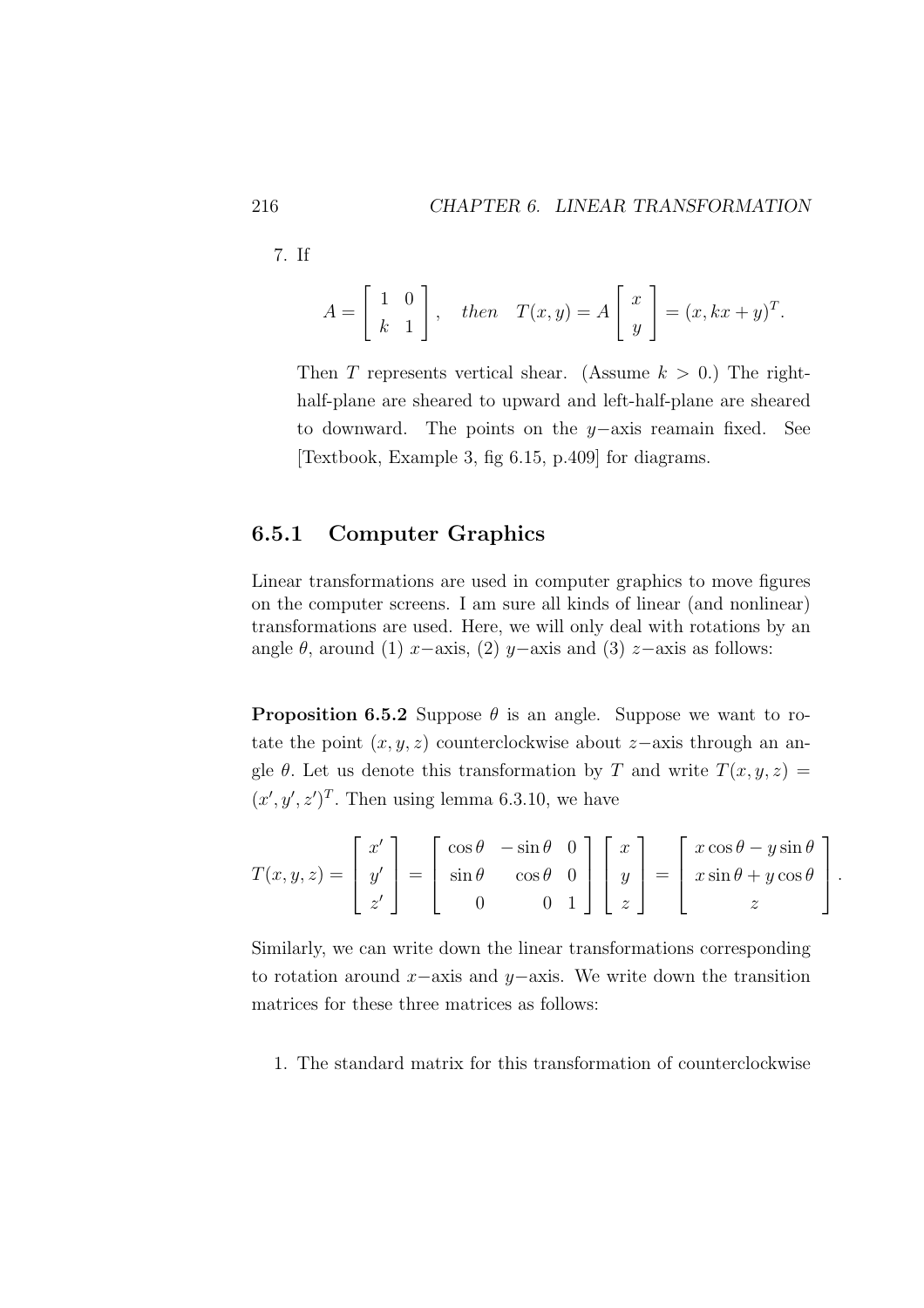rotation by an angle  $\theta$ , about x−axis is

$$
\left[\begin{array}{ccc} 1 & 0 & 0 \\ 0 & \cos \theta & -\sin \theta \\ 0 & \sin \theta & \cos \theta \end{array}\right].
$$

2. The standard matrix for this transformation of counterclockwise rotation by an angle  $\theta$ , about y−axis is

$$
\left[\begin{array}{rr}\n\cos\theta & 0 & \sin\theta \\
0 & 1 & 0 \\
-\sin\theta & 0 & \cos\theta\n\end{array}\right].
$$

3. The standard matrix for this transformation of counterclockwise rotation by an angle  $\theta$ , about z−axis is

$$
\left[\begin{array}{ccc} \cos\theta & -\sin\theta & 0 \\ \sin\theta & \cos\theta & 0 \\ 0 & 0 & 1 \end{array}\right].
$$

Reading assignment: Read [Textbook, Examples 4 and 5; page 410- 412].

**Exercise 6.5.3 (Ex. 26, p. 414)** Let  $T(x, y) = (x, 3y)$  (This is a vertical expansion.) Sketch the image of the unit square with vertices  $(0, 0), (1, 0), (1, 1), (0, 1).$ 

Solution: We have

$$
T(0,0) = (0,0), \quad T(1,0) = (1,0), \quad T(1,1) = (1,3), \quad T(0,1) = (0,3).
$$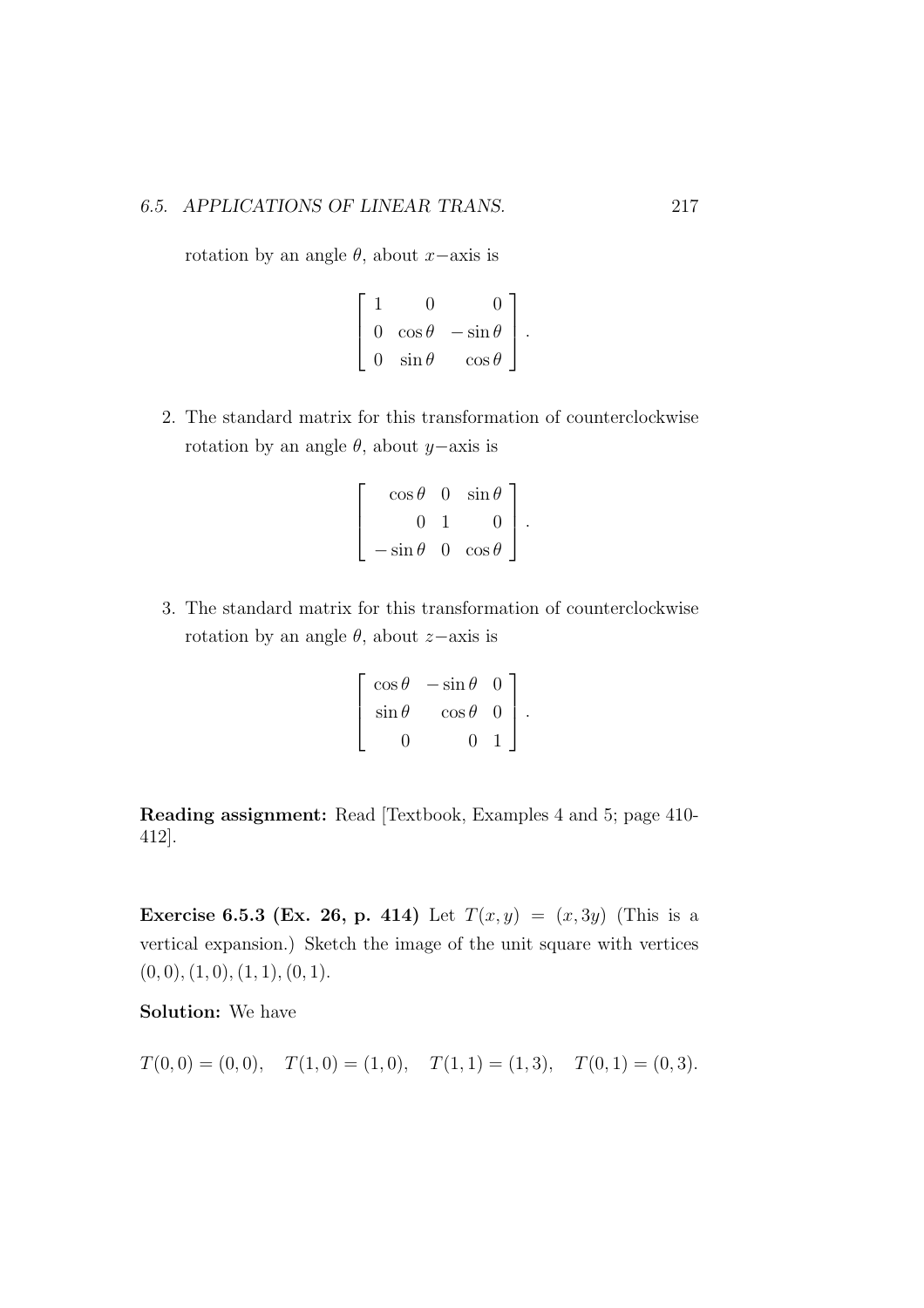Diagram:



Here, the solid arrows represent the original rectangle and the brocken arrows represent the image.

Exercise 6.5.4 (Ex. 30, p. 414) Let  $T$  be the reflection in the line  $y = x$ . Sketch the image of the rectangle with vertices  $(0, 0), (0, 2), (1, 2), (1, 0)$ .

**Solution:** Recall, (see Proposition 6.5.1 (3)) that  $T(x, y) = (y, x)$ . We have

$$
T(0,0) = (0,0), T(0,2) = (2,0), T(1,2) = (2,1), T(1,0) = (0,1).
$$

Diagram:



Here, the solid arrows represent the original rectangle and the brocken arrows represent the image.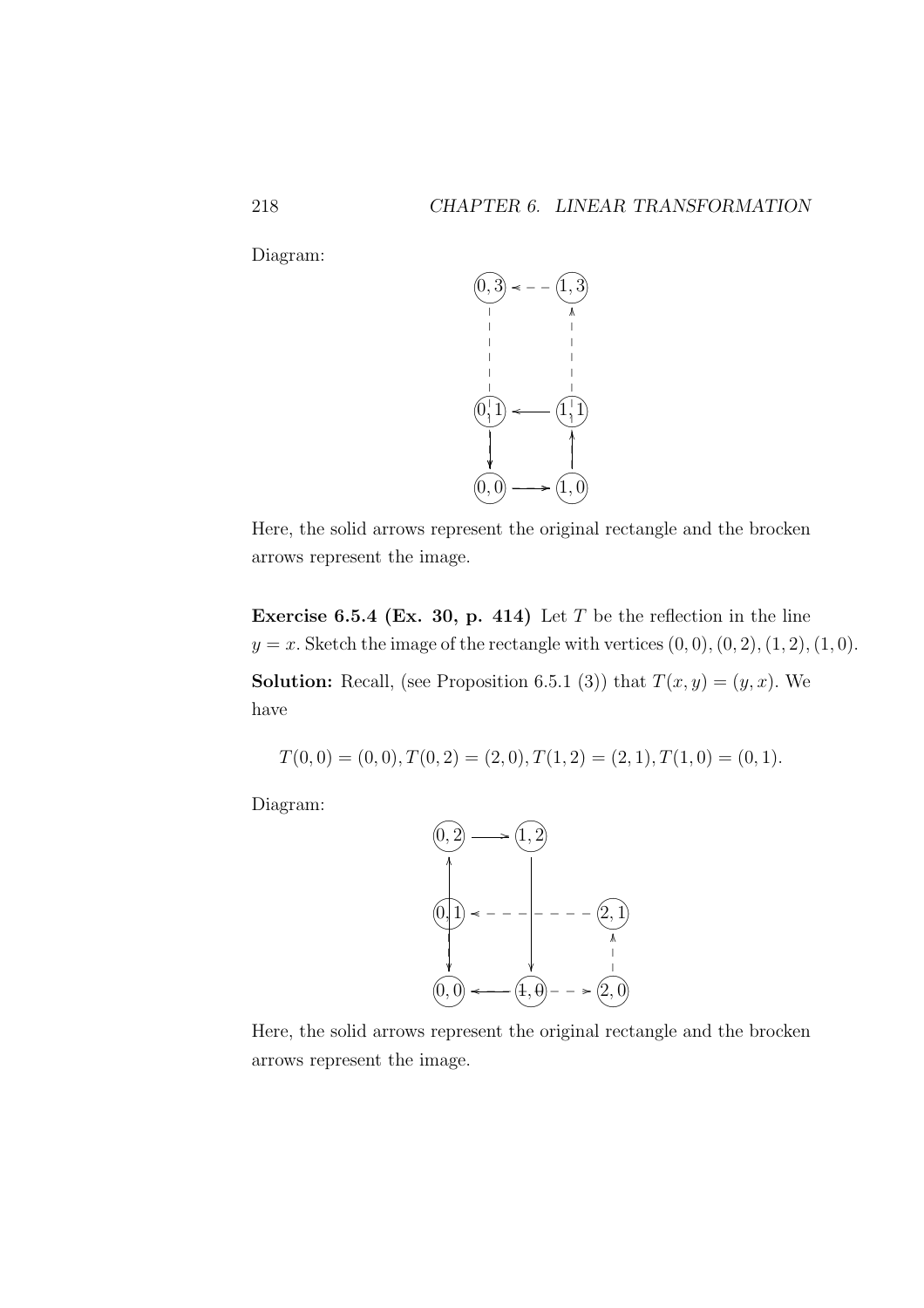**Exercise 6.5.5 (Ex. 38, p. 414)** Suppose T is the expansion and contraction represented by  $T(x, y) = (2x, \frac{y}{2})$ . Sketch the image of the rectangle with vertices  $(0, 0), (0, 2), (1, 2), (1, 0).$ 

**Solution:** Recall, (see Proposition 6.5.1 (3)) that  $(x, y) = (y, x)$ . We have

 $T(0, 0) = (0, 0), T(0, 2) = (0, 1), T(1, 2) = (2, 1), T(1, 0) = (2, 0).$ 

Diagram:



Here, the solid arrows represent the original rectangle and thebrocken arrows represent the image.

Exercise 6.5.6 (Ex. 44, p. 414) Give the geometric description of the linear transformation defined by the elementary matrix

$$
A = \left[ \begin{array}{cc} 1 & 3 \\ 0 & 1 \end{array} \right]
$$

.

Solution: By proposition 6.5.1 (6) this is a horizontal shear. Here,  $T(x, y) = (x + 3y, y).$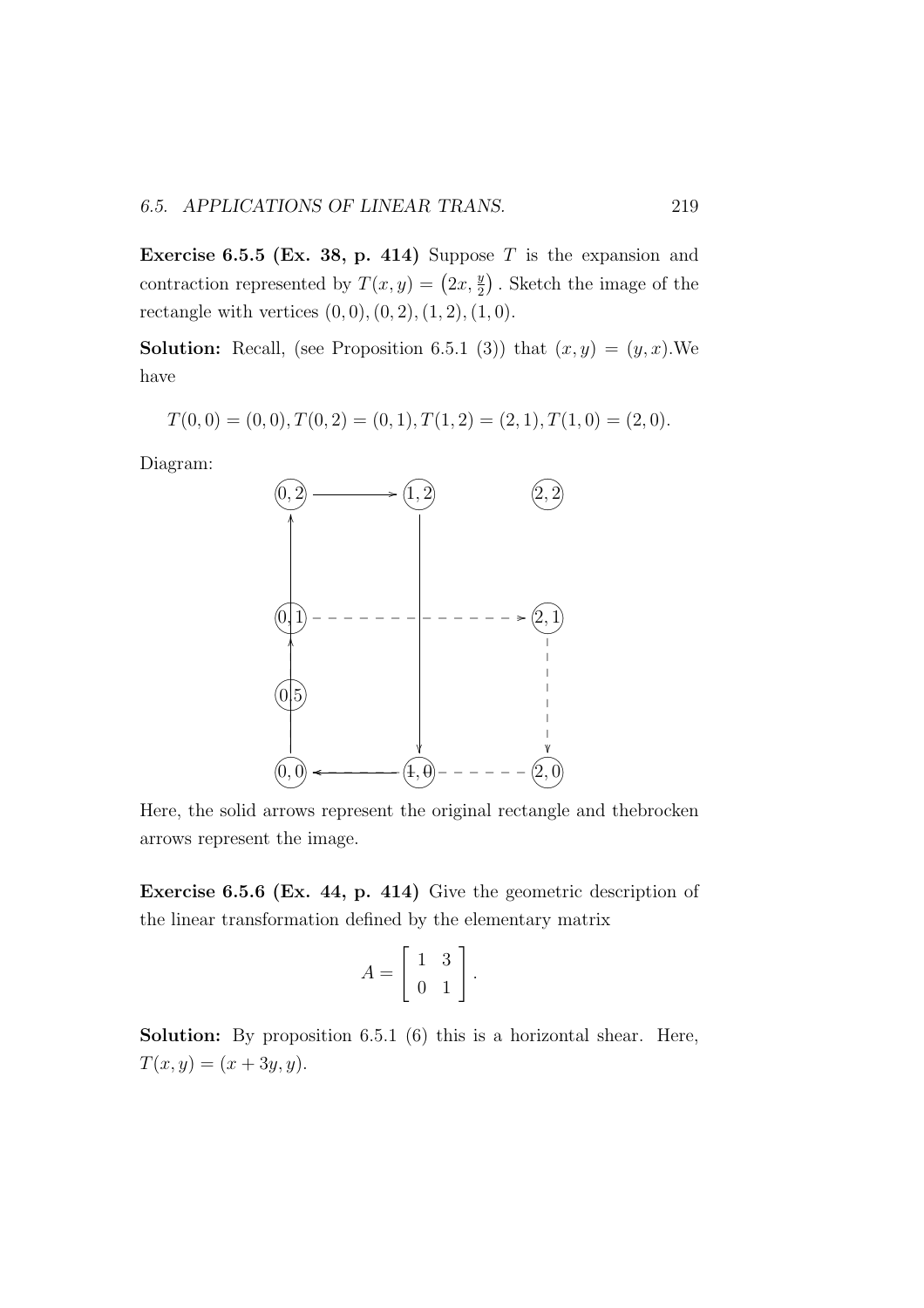Exercise 6.5.7 (Ex. 50 and 54, p. 415) Find the matrix of the transformation T that will produce a  $60^{\circ}$  rotation about the x-axis. Then compute the image  $T(1, 1, 1)$ .

**Solution:** By proposition 6.5.2 (1) the matrix is given by  $A =$ 

$$
\begin{bmatrix} 1 & 0 & 0 \ 0 & \cos \theta & -\sin \theta \\ 0 & \sin \theta & \cos \theta \end{bmatrix} = \begin{bmatrix} 1 & 0 & 0 \ 0 & \cos 60^{\circ} & -\sin 60^{\circ} \\ 0 & \sin 60^{\circ} & \cos 60^{\circ} \end{bmatrix} = \begin{bmatrix} 1 & 0 & 0 \ 0 & \frac{1}{2} & -\frac{\sqrt{3}}{2} \\ 0 & \frac{\sqrt{3}}{2} & \frac{1}{2} \end{bmatrix}.
$$
  
So,

$$
T(1,1,1) = A \begin{bmatrix} 1 \\ 1 \\ 1 \end{bmatrix} = \begin{bmatrix} 1 & 0 & 0 \\ 0 & \frac{1}{2} & -\frac{\sqrt{3}}{2} \\ 0 & \frac{\sqrt{3}}{2} & \frac{1}{2} \end{bmatrix} \begin{bmatrix} 1 \\ 1 \\ 1 \end{bmatrix} = \begin{bmatrix} 1 \\ \frac{1-\sqrt{3}}{2} \\ \frac{1+\sqrt{3}}{2} \end{bmatrix}.
$$

Exercise 6.5.8 (Ex. 64, p. 415) Determine the matrix that will produce a 45<sup> $\degree$ </sup> rotation about the y–axis followed by 90 $\degree$  rotation about the z−axis. Then also compute the image of the line segment from  $(0, 0, 0)$  to  $(1, 1, 1)$ .

Solution: We will do it in three (or four) steps.

Step-1 Let  $T_1$  be the rotation by 45<sup>o</sup> about the y−axis. By proposition 6.5.2 (2) the matrix of  $T_1$  is given by  $A =$ 

$$
\begin{bmatrix} \cos \theta & 0 & \sin \theta \\ 0 & 1 & 0 \\ -\sin \theta & 0 & \cos \theta \end{bmatrix} = \begin{bmatrix} \cos 45^0 & 0 & \sin 45^0 \\ 0 & 1 & 0 \\ -\sin 45^0 & 0 & \cos 45^0 \end{bmatrix} = \begin{bmatrix} \frac{1}{\sqrt{2}} & 0 & \frac{1}{\sqrt{2}} \\ 0 & 1 & 0 \\ -\frac{1}{\sqrt{2}} & 0 & \frac{1}{\sqrt{2}} \end{bmatrix}
$$

Step-2 Let  $T_2$  be the rotation by 90<sup>°</sup> rotation about the z-axis. By proposition 6.5.2 (3) the matrix of  $T_2$  is given by  $B =$ 

$$
\begin{bmatrix}\n\cos \theta & -\sin \theta & 0 \\
\sin \theta & \cos \theta & 0 \\
0 & 0 & 1\n\end{bmatrix} = \begin{bmatrix}\n\cos 90^{\circ} & -\sin 90^{\circ} & 0 \\
\sin 90^{\circ} & \cos 90^{\circ} & 0 \\
0 & 0 & 1\n\end{bmatrix} = \begin{bmatrix}\n0 & -1 & 0 \\
1 & 0 & 0 \\
0 & 0 & 1\n\end{bmatrix}
$$